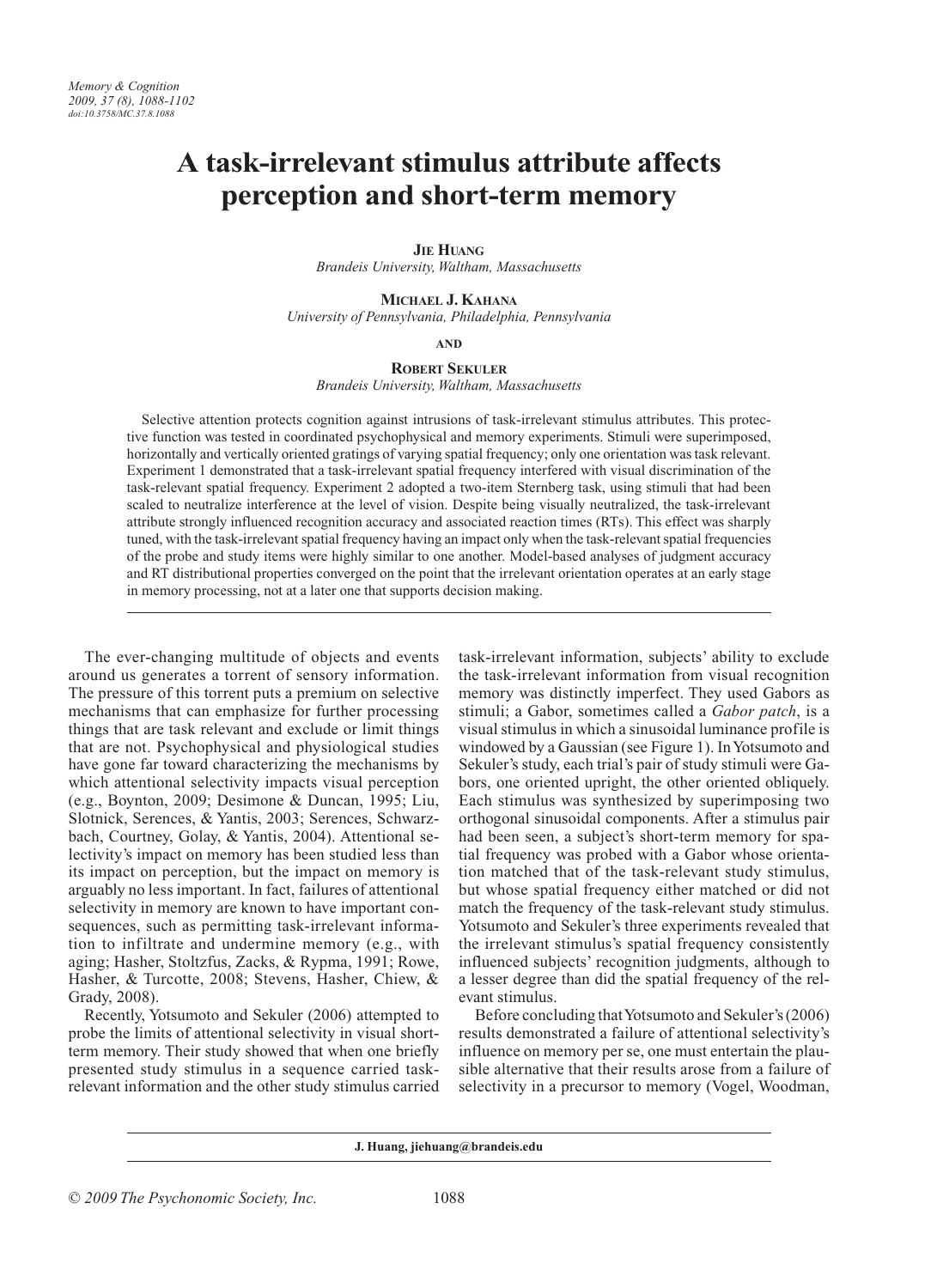

**Figure 1. Examples of 1-D Gabor stimuli (top row and left column) and 2-D Gabor stimuli. The 2-D Gabors comprise superimposed horizontally and vertically oriented 1-D Gabors. Across rows, the spatial frequency of the horizontal component increases in a ratio of 1:2:3; across columns, the spatial frequency of the vertical component does the same. For illustration purposes, the Michelson contrast of each sinusoidal component shown here is higher than the contrast used in the experiments.**

& Luck, 2005). In particular, if selective attention actually failed at an earlier, perceptual level, the resultant perceptual binding of relevant and irrelevant information in the raw material on which memory must operate would have produced an apparent failure of attentional selectivity downstream of that failure—namely, in memory. To assess this alternative, we drew on stimuli adapted from those in Yotsumoto and Sekuler but began by directly measuring attentional selectivity in the visual processing of those stimuli. Then, in a separate experiment on selectivity in recognition memory, we adjusted the stimuli to compensate for the measured imperfections in visual selectivity. As a result, any failure of selectivity revealed in the tests of recognition memory with these compensated stimuli could be more confidently attributed to an imperfection in the attentional selectivity of memory. Finally, a model-based treatment of the recognition memory results, supplemented by an analysis of the subjects' reaction times (RTs), made it possible to quantify deficiencies in selectivity of memory and also to characterize the locus at which task-irrelevant

information entered into the computations on which recognition was based.

# **Experiment 1 Perception**

For use in our experiments, we generated a library of Gabor stimuli. As will be explained below, some of our stimuli were 1-D Gabors, whose 1-D sinusoidal luminance profiles were vertical or horizontal in orientation; other stimuli were 2-D Gabors, each comprising superimposed horizontally and vertically oriented sinusoidal luminance gratings. Our stimuli were adapted from the ones that had been used by Yotsumoto and Sekuler (2006), but our choice of these stimuli was motivated also by the particular advantages that would be afforded by the Gabors' metric properties. First, parametric variation of the spatial frequencies associated with attended and nonattended orientations might allow us to examine selectivity with varying degrees of featural separation between the two orientations. Second, stimulus metric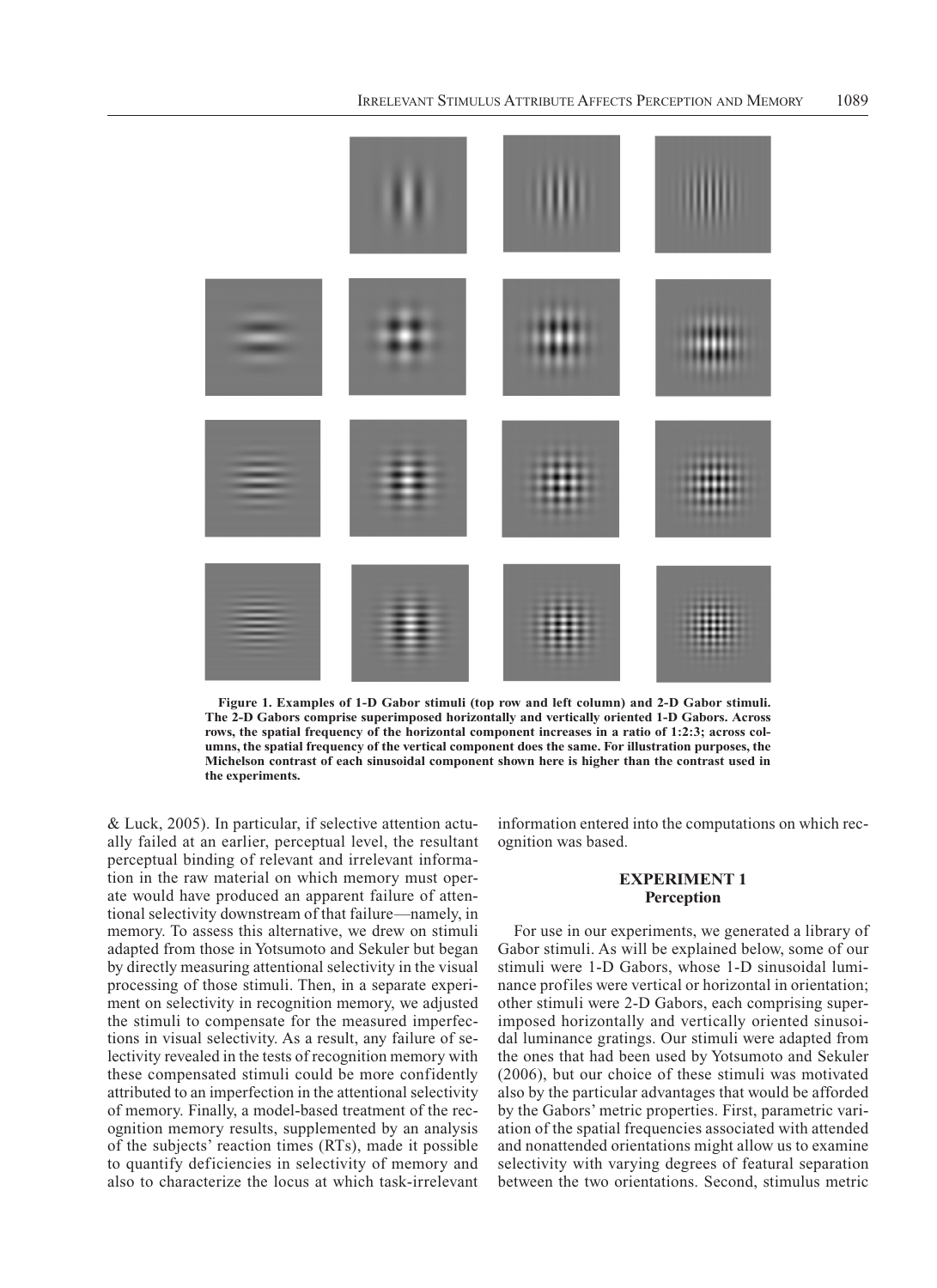properties would make it possible to separate selectivity effects related to perception (Experiment 1) from selectivity effects associated with memory (Experiment 2). Third, the metric properties would allow us to adjust the stimuli to minimize individual differences in recognition performance that actually reflect differences in visual discrimination ability (Kahana, Zhou, Geller, & Sekuler, 2007; Zhou, Kahana, & Sekuler, 2004). Finally, the metric properties of our stimuli would make it possible to formulate and test within a model-based framework quantitative, theoretical accounts of interactions between task-relevant and task-irrelevant stimulus attributes.

Experiment 1 measured spatial frequency discrimination thresholds, using an adaptive psychophysical algorithm with two-alternative forced choice judgments. On each trial, a subject judged the relative spatial frequencies of two Gabors presented in rapid succession. When a Gabor comprised both horizontal and vertical sinusoidal components, only one of the orientations was relevant to the discrimination judgment. On some trials, the subjects were instructed to disregard the horizontal component, basing their frequency judgments only on the vertical component; on other trials, the subjects were instructed to disregard the vertical component, making their judgments only on the horizontal component. When a trial's Gabors comprised just one oriented component, either horizontal or vertical, spatial frequency discriminations were based on that component. Since the subjects' discrimination thresholds for 1-D Gabors could not be influenced by the absent orthogonal orientation, their 1-D thresholds provided a baseline measure of perceptual discriminability. Any systematic difference between subjects' Weber fractions for 1-D and 2-D Gabors would be a sign of perceptual interaction between the orthogonally oriented stimulus components.

## **Method**

#### **Subjects**

Ten subjects, 3 of them male, whose ages ranged from 18 to 30 years, participated in both experiments. They had normal or corrected-to-normal vision as measured with Snellen targets and normal contrast sensitivity as measured with Pelli–Robson charts (Pelli, Robson, & Wilkins, 1988). The subjects were naive as to the purpose of the experiments, and all were paid for their participation.

#### **Apparatus**

Gabor stimuli were generated and displayed using MATLAB 7 and extensions from the Psychophysics Toolbox (Brainard, 1997). Stimuli were presented on a 17-in. LCD computer monitor with a refresh rate of 95 Hz and a screen resolution of  $1,600 \times 1,200$  pixels. The screen luminance was linearized by means of software adjustments, and the mean luminance was maintained at 30 cd/m2. During testing, a subject sat with head supported by a chinrest and viewed the computer display binocularly from a distance of 57 cm.

#### **Stimuli**

Spatial frequency discrimination thresholds of 1-D and 2-D Gabors were measured in separate blocks of trials. The 2-D stimuli were generated by superimposing one horizontal sinusoidal grating and one vertical sinusoidal grating of equal contrast and then windowing the result with a Gaussian. The resulting luminance profile  $L_{x,y}$  is given by

$$
L_{x,y} = L_{\text{avg}}\{1 + A[\cos(\pi fx) + \cos(\pi gy)]\},\
$$

where  $L_{x,y}$  is the mean luminance; *f* is the spatial frequency of the stimulus's vertical component, in cycles per degree; *g* is the spatial frequency of the stimulus's horizontal component; and *A* is the Michelson contrast (Valberg, 2005, p. 80) for each component. *A* was fixed at 0.2, a value well above detection threshold.  $L_{avg}$  is the stimulus's mean luminance. The 1-D stimuli were 1-D Gabors, comprising just a vertical or just a horizontal component. Each stimulus subtended 6.59º of visual angle at a viewing distance of 57 cm and was windowed by a circular Gaussian function, with a space constant of 1.65º of visual angle. To keep the subjects from basing their judgments on local, retinotopic correspondence between stimuli, the absolute phases of each stimulus's oriented components were shifted by random values ranging from 0 to  $\pi/2$ .

When thresholds for 2-D Gabors were being measured, the subjects were instructed to attend to one orientation and make judgments on that orientation alone. Each trial started with a fixation point presented at the display's center for 300 msec, which was followed after 300 msec by two sequentially presented Gabors, each for 700 msec, with a 500-msec interstimulus interval. The subjects had to identify the grating, first or second, whose spatial frequency on the relevant orientation was higher; the spatial frequency on the other orientation was task irrelevant. The first and second Gabors were equally likely to have the higher relevant spatial frequency. After each trial, a distinctive tone provided knowledge of response correctness. The subjects' discrimination thresholds on vertical and horizontal orientations in 2-D Gabors were measured in separate blocks of trials. In some blocks, the subjects based their judgments on the vertical spatial frequencies of the stimuli; in other blocks, the task-relevant orientation was horizontal. From trial to trial, the stimulus that had the lower spatial frequency of the two on the relevant orientation was chosen from a uniform random distribution ranging from 0.5 to 5 cycles/deg. This distribution spanned the range of stimulus spatial frequencies that would be used later, in Experiment 2. The difference in spatial frequency between the relevant orientation of the two Gabors on each trial was controlled by an adaptive psychophysical algorithm, QUEST (Watson & Pelli, 1983). The spatial frequencies on the task-irrelevant orientation of two Gabors were always different from one another and varied randomly between 0.5 and 6 cycles/ deg. In tests with 1-D Gabors, 5 subjects' thresholds were measured with the vertical orientation being task relevant; for the other 5 subjects, the horizontal orientation was task relevant.

#### **Procedure**

Three discrimination thresholds were measured for each subject: (1) a threshold for 1-D Gabors, (2) a threshold on the vertical orientation in 2-D Gabors, and (3) a threshold on the horizontal orientation in 2-D Gabors. For half the subjects, their thresholds for 1-D Gabors were measured first; for the others, their thresholds for 2-D Gabors were measured first, during which the thresholds on vertical orientations in 2-D Gabors were measured first for half of them. Each discrimination threshold was estimated several times, in independent runs of the QUEST algorithm. In each run of the QUEST algorithm, 150 trials were used to estimate the difference between spatial frequencies that produced correct judgments 79% of the time. Independent QUEST runs were carried out until the thresholds from two consecutive runs differed from one another by less than 2%. The number of runs needed to measure a single subject's threshold for 1-D or for 2-D Gabors ranged from two to four across all 10 subjects.

## **Results and Discussion**

Figure 2A summarizes the results of spatial frequency discrimination with 1-D and 2-D Gabors. Because horizontal and vertical 1-D measurements were made with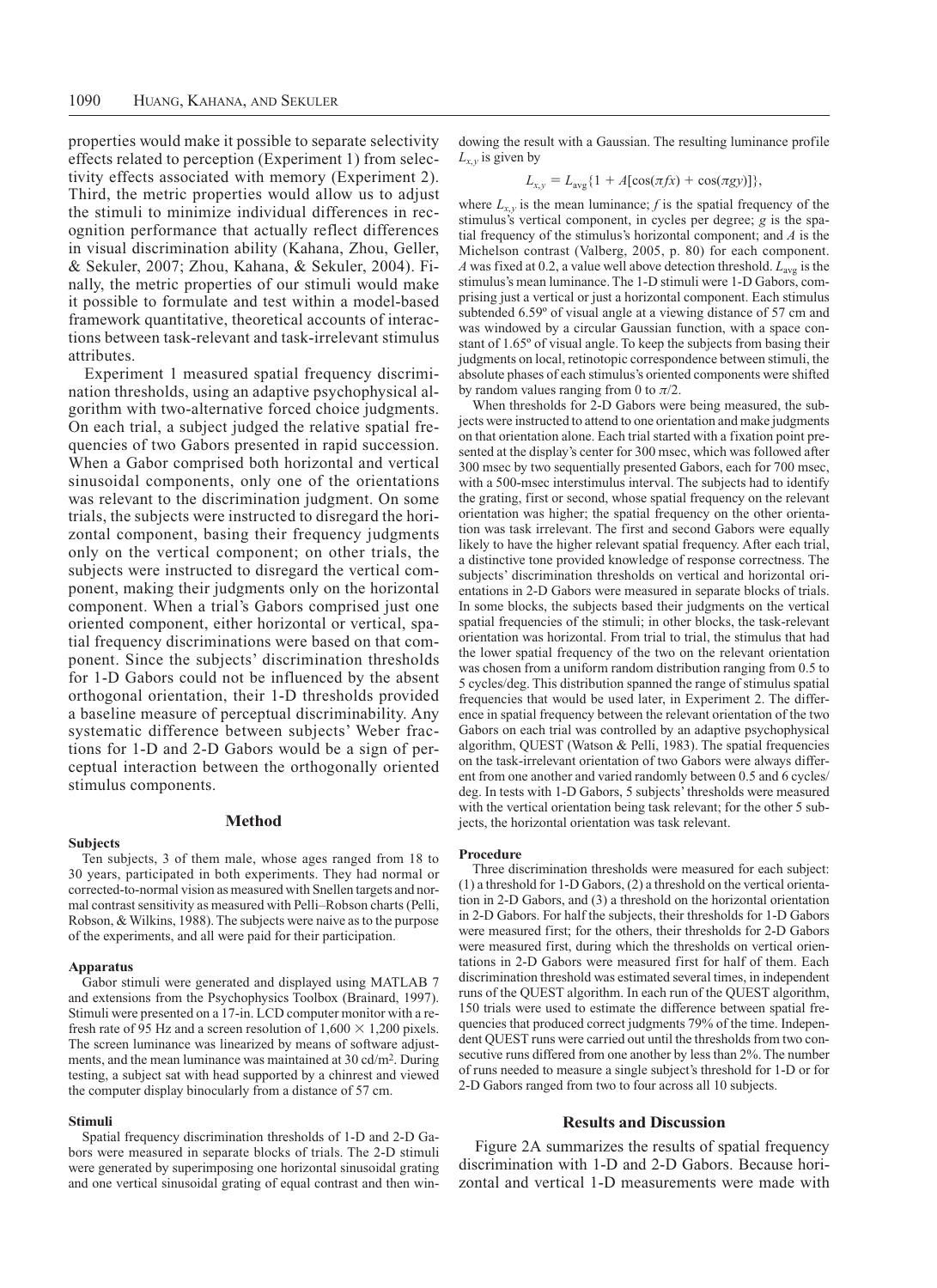

**Figure 2. (A) Experiment 1: Box-and-whisker plots showing the Weber fractions for spatial frequency achieved with 1-D Gabors and with 2-D Gabors. Results for 2-D Gabors are separated according to whether the horizontal or the vertical orientation was task relevant. (B) Experiment 2: Box-and-whisker plots of** *P***(correct) recognition for 1-D and 2-D Gabors. Note that the lower whisker of the 1-D box is difficult to see, since its end overlaps with the lower bound of the box.**

just 5 subjects each, the figure aggregates results across those two conditions. The vertical-relevant and horizontalrelevant 2-D Weber fractions were based on 10 subjects each, and results are shown separately for the two. Weber fractions for 1-D Gabors ranged from 9.1% to 22.5% ( $M =$ 14.44%,  $SD = 5.25\%$ ). Weber fractions for the vertical component of a 2-D Gabor ranged from 10.6% to 35%  $(M = 19.01\%, SD = 7.75\%)$ , and the Weber fractions for the horizontal component of a 2-D Gabor ranged from 12.7% to 29.9% ( $M = 19.32$ %,  $SD = 5.99$ %). Thresholds measured with 2-D Gabors were significantly higher than thresholds with 1-D Gabors, despite the fact that, nominally, the 2-D measures were based on only one orientation  $[t(9) = 2.308, p < .05, \text{ and } t(9) = 3.652, p < .01,$ for the vertical and horizontal components, respectively]. Finally, thresholds of vertical and horizontal components of 2-D Gabors did not differ significantly from one another  $[t(9) = -0.183, p = .859]$ . The significant difference between 1-D and 2-D thresholds demonstrates that the presence of an irrelevant orientation, despite the fact that it was to be ignored, substantially interfered with the visual discrimination of the relevant orientation's spatial frequency.

The experiment produced discrimination thresholds taken with two different kinds of stimuli, 1-D and 2-D Gabors. We wondered about the relationship, if any, between the two sets of measurements. In particular, would subjects who had relatively high thresholds with one kind of stimulus have relatively high thresholds for the other? To determine whether the differences between 1-D and 2-D thresholds were random or reflected some stable difference among individual subjects, we computed the pairwise correlation between the subjects' two sets of threshold measurements. This correlation proved to be highly reliable (thresholds for the horizontal component of a 2-D Gabor and thresholds for a 1-D Gabor,  $r = .725$ ,  $p < .009$ ; thresholds for the vertical component of a 2-D Gabor and thresholds of a 1-D Gabor,  $r = .595$ ,  $p < .035$ ;

thresholds for the horizontal component of a 2-D Gabor and thresholds for the vertical component of a 2-D Gabor,  $r = .732$ ,  $p < .008$ ). These substantial correlations point to consistent individual differences for visual discrimination and reinforce the importance of taking account of such differences when stimuli are generated for tests of recognition memory. As a result, the spatial frequencies of Gabors used in Experiment 2 were tailored to each individual subject's Weber fractions, one for 1-D stimuli and one for each of the horizontal and vertical components of 2-D stimuli.

# **Experiment 2 Memory**

Experiment 2 assessed short-term visual memory with Sternberg's (1966) recognition paradigm. On each trial, two study Gabors were presented in rapid succession. These were followed by a probe Gabor (**p**), which subjects judged as having been among the study Gabors ( *yes*) or not (*no*). Tests were made on both 1-D and 2-D Gabors, in a block design. Although 2-D Gabors comprised both horizontal and vertical sinusoidal components, for each subject only one of the two orientations was relevant to the *yes*–*no* judgments. All of Experiment 1's subjects also served here. For the 5 subjects whose 1-D horizontal thresholds were measured in Experiment 1, the horizontal component of the 2-D stimuli was designated task relevant in Experiment 2; for the 5 subjects whose 1-D vertical thresholds were measured in Experiment 1, the vertical component was task relevant for the 2-D stimuli here.

Experiment 1 demonstrated that the presence of an irrelevant orthogonal orientation influenced spatial frequency discrimination. In order to neutralize the irrelevant orientation's visual impact in Experiment 2, and to isolate effects associated with memory, the subjects' recognition memory was tested with stimuli whose spatial frequen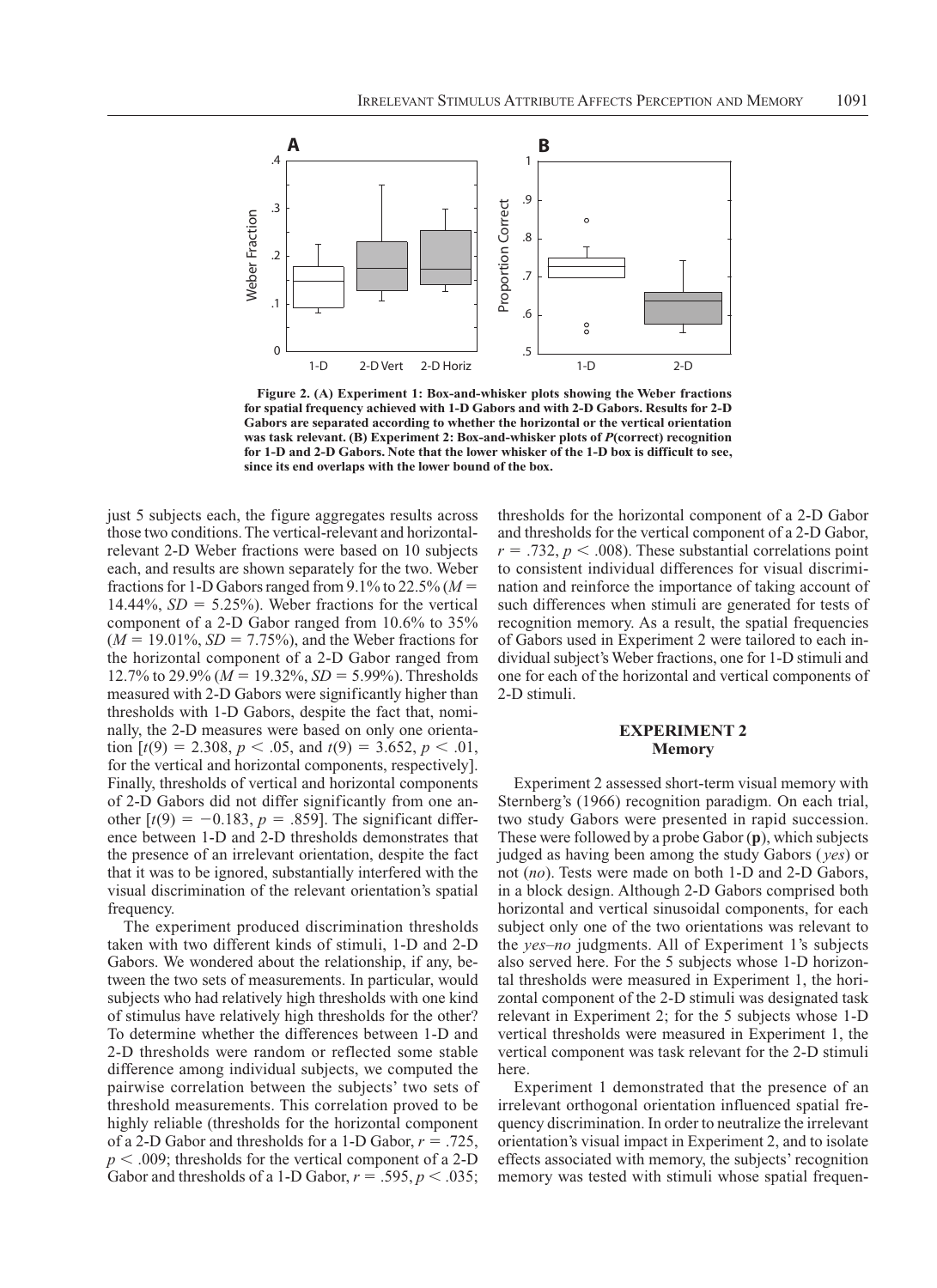cies were adjusted to compensate for the interference of the irrelevant orientation and the individual differences in spatial frequency discrimination that had been revealed in Experiment 1. For each subject, the spatial frequencies on each orientation were normalized to that subject's discrimination threshold. Specifically, when recognition memory was to be measured with a 1-D stimulus, the stimuli were adjusted for each subject's 1-D threshold from Experiment 1; when recognition was to be measured with a 2-D stimulus, the horizontal component's spatial frequency was scaled by each subject's threshold for the horizontal component of a 2-D stimulus in Experiment 1, and the vertical component's spatial frequency was scaled by each subject's threshold for the vertical component of a 2-D stimulus in Experiment 1.

To explain how stimuli were scaled, consider the scaling operation for some hypothetical subject. Imagine that in Experiment 1, this subject's spatial frequency discrimination had been tested with 1-D Gabors of horizontal orientation (as half the subjects were). Let *x* be this subject's Weber fraction for 1-D Gabors; let *h* be this subject's Weber fraction for 2-D Gabors whose horizontal component was task relevant; and let *v* be the subject's Weber fraction for 2-D Gabors whose vertical component was task relevant. When the design of Experiment 2 required a pair of 1-D stimuli separated by *n* just noticeable differences (JNDs) in spatial frequency, the ratio of the higher frequency stimulus to the lower frequency stimulus for this subject was set to  $(1.0 + x)<sup>n</sup>$ . Similarly, if the experimental protocol required that a pair of 2-D stimuli be separated by *n* JNDs for this subject, the ratio of higher frequency to lower frequency for the horizontal component was set to  $(1.0 + h)^n$ , and the ratio of higher frequency to lower frequency for the vertical component was set to  $(1.0 + v)^n$ . Since the subjects' 1-D Weber fractions were smaller than the subjects' Weber fractions for either orientation in a 2-D stimulus, these separate adjustments equated 1-D and 2-D differences perceptually. In addition, because all the adjustments were done on an individual-subject basis, the adjustments tended to mitigate individual differences in visual discrimination as possible contributors to any effects that might be seen in the results from Experiment 2 (Kahana et al., 2007; Zhou et al., 2004).

Furthermore, in order to examine memory selectivity with a varying featural separation between the taskrelevant and task-irrelevant attributes of study items and probes, the spatial frequency relationships on relevant and irrelevant orientations were varied parametrically and independently of one another. Specifically, on some trials, frequencies on the relevant orientation were highly similar to one another, as were frequencies on the irrelevant orientation; on other trials, frequencies on the relevant orientation were dissimilar to one another, as were frequencies on the irrelevant orientation. On other trials still, the frequencies on one orientation were similar to one another, but frequencies on the other orientation differed from one another. These diverse similarity relationships allowed us to test not only whether irrelevant orientation affected

recognition memory or not, but also how finely tuned the irrelevant information's effect was—for example, how the effect might depend on **p**'s summed similarity to each study item.

#### **Method**

## **Apparatus and Stimuli**

Except as specified below, the apparatus and stimuli were the same as those in Experiment 1. The subjects' recognition memory was tested with 1-D Gabors (oriented either horizontally or vertically) and 2-D Gabors (one horizontal and one vertical, superimposed). Tests with 1-D and 2-D stimuli were carried out in separate blocks of trials.

For both kinds of stimuli, each trial began with a fixation point presented for 300 msec at the display's center. Then, 500 msec later, two study Gabors,  $s_1$  and  $s_2$ , were presented sequentially for 700 msec each, with a 500-msec interstimulus interval. Finally, after an interval of 500  $\pm$  50 msec, a probe Gabor (**p**) followed. The subjects judged whether **p**'s spatial frequency matched that of either **s**<sup>1</sup> or **s**2, by pressing keys on the keyboard representing *yes* and *no*. The probe stimulus remained visible until the subjects responded but disappeared 1,000 msec after its onset if no response had been made by then. After this 1,000-msec period, an additional 2 sec was allowed for a response to be made. After each trial, feedback was provided to the subjects via brief, distinctive tones signifying a correct response, an incorrect response, or a failure to respond within the time allowed. Two sample trials are shown schematically in Figure 3.

When recognition was being tested with 2-D stimuli, only one orientation of each 2-D stimulus was relevant to the task; the subjects were instructed to attend to that relevant orientation and base their recognition judgments on its spatial frequency alone; the other orientation was irrelevant to the task and was to be ignored. Throughout testing, the vertical spatial frequency was relevant for 5 subjects; for the other 5, the horizontal spatial frequency was relevant. As was mentioned above, the assignment of a task-relevant orientation to each subject preserved the orientation assignment with which that subject's 1-D threshold had been measured in Experiment 1.

In order to force the subjects to base recognition judgments on the most recently seen stimuli, the spatial frequencies of all stimuli— $s_1$ ,  $s_2$ , and **p**—varied from trial to trial, subject to the design constraints described in the next two paragraphs. Furthermore, the relevant spatial frequencies of **s**<sup>1</sup> and **s**<sup>2</sup> differed always by four JNDs, with  $s_1$ 's frequency higher than  $s_2$ 's on half the trials, and the relationship reversed on the remaining trials. Since the subjects' thresholds differed from one another (see Figure 2), the spatial frequency values resulting from the JND scaling differed accordingly. By definition, on *target* trials **p**'s relevant spatial frequency replicated the relevant frequency of either  $s_1$  or  $s_2$ , with the two alternatives being equally likely. On *lure* trials, **p**'s relevant frequency could assume one of three values relative to  $s_1$  and  $s_2$ : It could be two JNDs below the lower frequency study item, two JNDs above the higher frequency study item, or midway between the study items' frequencies in JND units. On lure trials, all three possible values of **p**'s relevant spatial frequency (relative to the study items' frequencies) were equally likely. These constraints were imposed so that the proportion of false recognitions could be assessed for different metric relationships between **p** and study items (Sekuler & Kahana, 2007). To prevent identical stimuli from appearing trial after trial, the constrained selection of spatial frequencies for each trial was perturbed by a random base frequency drawn afresh on each trial. Details of this perturbation will be given in the next two paragraphs.

**Design for testing memory with 1-D stimuli***.* As was mentioned above, the study items,  $s_1$  and  $s_2$ , always differed by four JNDs in spatial frequency. On half the trials, **s**1's frequency was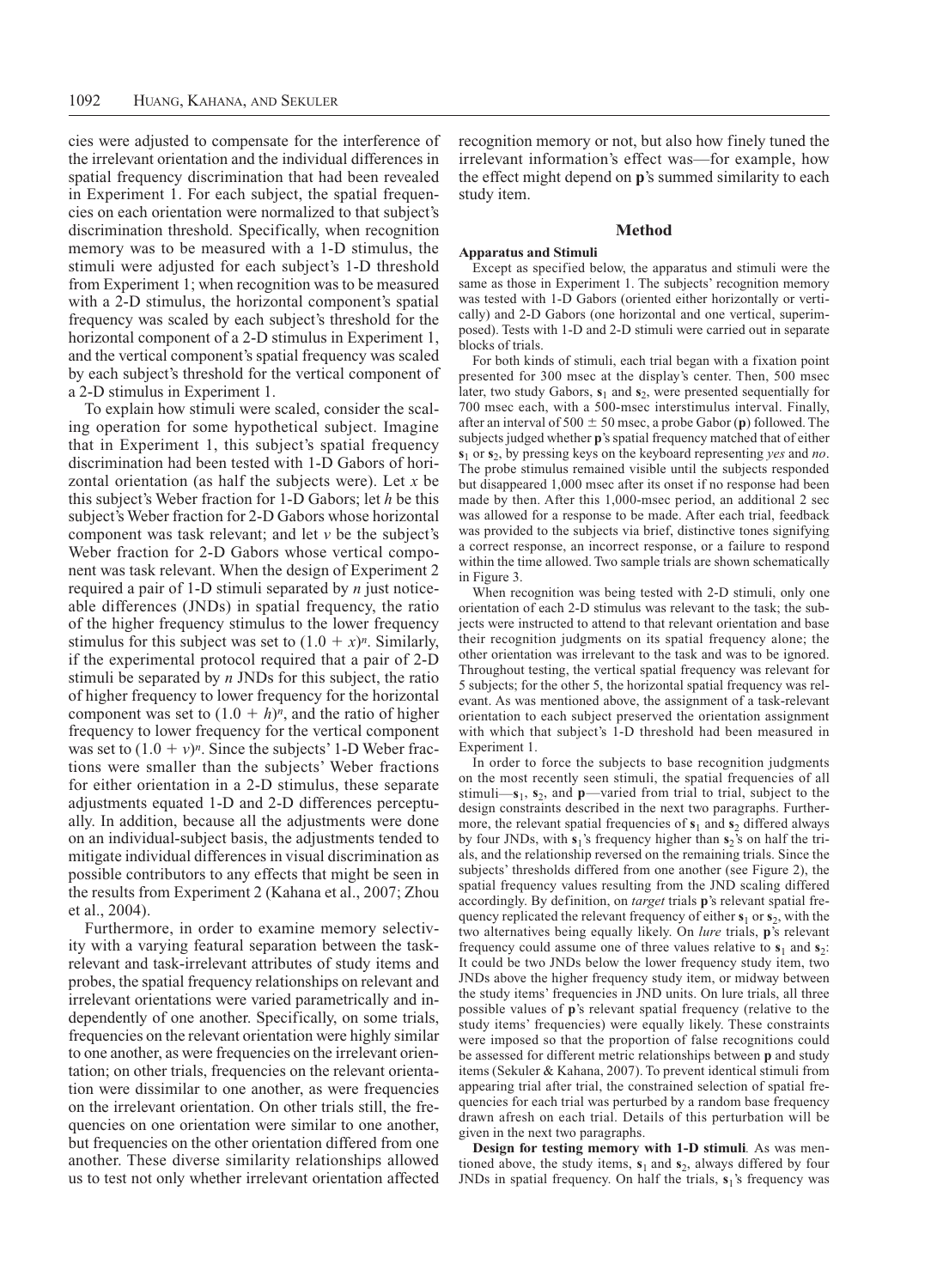

**Figure 3. A schematic example showing stimuli on an example target trial (upper panel) and on an example lure trial (lower panel). In both examples, vertical orientation was relevant; that is, the subject's judgment was to be based on the vertical spatial frequencies. Horizontal orientation was irrelevant. In**  the example target trial,  $p$  matched  $s<sub>1</sub>$  on its relevant orientation, but not on its **irrelevant one. The durations of various events are indicated on the timeline at the bottom of each panel.**

lower than  $s<sub>2</sub>$ 's frequency; on the remaining trials, this relationship was reversed. The spatial frequency of the lower frequency study item was set to three JNDs above a random base frequency drawn from a continuous uniform distribution whose range was 0.6–1.0 cycles/deg. Since each stimulus comprised just a single orientation, that orientation—horizontal for half the subjects, vertical for the others—was always relevant. When **p**'s spatial frequency matched that of either  $s_1$  or  $s_2$ , **p** qualified as a target; if it matched neither, **p** qualified as a lure.

**Design for testing memory with 2-D stimuli**. For the 2-D recognition task, spatial frequencies on the relevant orientation were generated as they were in the 1-D recognition task, except that, now, each trial's random base frequency was drawn from a continuous uniform distribution whose range was 0.4–0.8 cycles/deg. As defined above, when **p**'s spatial frequency on the relevant orientation matched that of  $s_1$  or  $s_2$ ,  $p$  qualified as a target; if it matched neither, **p** qualified as a lure. These definitions are consistent with those for 1-D stimuli. But, as the following explains, these two categories (*target* and *lure*) could be subdivided for purposes of analysis into theoretically useful subcategories. These subcategories were defined by the relationship of **p**'s irrelevant spatial frequency to the irrelevant spatial frequencies of the study items. For the irrelevant orientation, **s**1's spatial frequency and **s**2's spatial frequency were sampled independently and without replacement from the set  $\{+1, +3, +5, +7, +9\}$  JNDs, relative to that trial's random base frequency. As a result, **s**<sup>1</sup> and **s**<sup>2</sup> could differ on the irrelevant orientation by two, four, six, or eight JNDs. In order to quantify the influence of the irrelevant orientation on recognition of the relevant orientation, we manipulated the spatial frequencies associated with the two orientations, which produced several different quantitative relationships between the two. The possible relationships between relevant and irrelevant spatial frequencies are illustrated in Figure 4, where various subtypes of **p** are depicted as occupying particular locations in a 2-D space whose horizontal axis is the relevant orientation's spatial frequency and whose vertical axis is the irrelevant orientation's spatial frequency.

When **p**'s spatial frequency on the relevant orientation matched that of **s**<sup>1</sup> or **s**2, **p** qualified as a target; if it matched neither, **p** qualified as a lure. When a target **p** matched one study item not only on the relevant orientation, but also on the irrelevant orientation, **p** qualified as a *supertarget*. Conditions producing such supertargets are represented by stars in Figure 4. When a target **p** matched one study item on the relevant orientation, but matched neither  $s_1$  nor  $s_2$  on the irrelevant orientation, the **p** qualified as a *subtarget*. Subtargets could be further divided into two subtypes: For one type of subtarget, if **p**'s spatial frequency on the relevant orientation matched that of **s**1, **p** matched  $s_2$  (the other study item) on the irrelevant orientation, and vice versa; for another type of subtarget, **p** matched neither  $s_1$  nor  $s_2$ on the irrelevant orientation. Analogous constraints distinguished a *superlure* **p** from a *sublure* **p**. Specifically, a lure **p** was a superlure if its spatial frequencies on both the relevant and irrelevant orientations differed from the corresponding frequencies of both  $s_1$  and **s**2. A lure **p** qualified as a sublure if its spatial frequency on the irrelevant orientation matched that of  $s_1$  or  $s_2$  (but by definition, there was no match on the relevant orientation). The introduction of these various **p** subtypes made possible a fine-grained examination of the irrelevant orientation's effect on recognition. In particular, we were interested in comparing the recognition performances for the supertarget and subtarget and the false recognition rates for the superlure and sublure.

#### **Procedure**

Each subject served in four sessions, one devoted to measurements of recognition with 1-D stimuli and three devoted to measurements with 2-D stimuli. The order of the four sessions was randomized anew for each subject. In 1-D recognition testing, a subject was tested with a 1-D grating whose orientation corresponded to that subject's designated relevant orientation. For such testing, 212 trials were run in a single session, with the first 20 trials being practice. Each session with 2-D stimuli comprised 380 trials, the first 20 trials of each being practice. Over the three sessions with 2-D stimuli, a subject was tested on a total of 1,080 trials. For each subject, the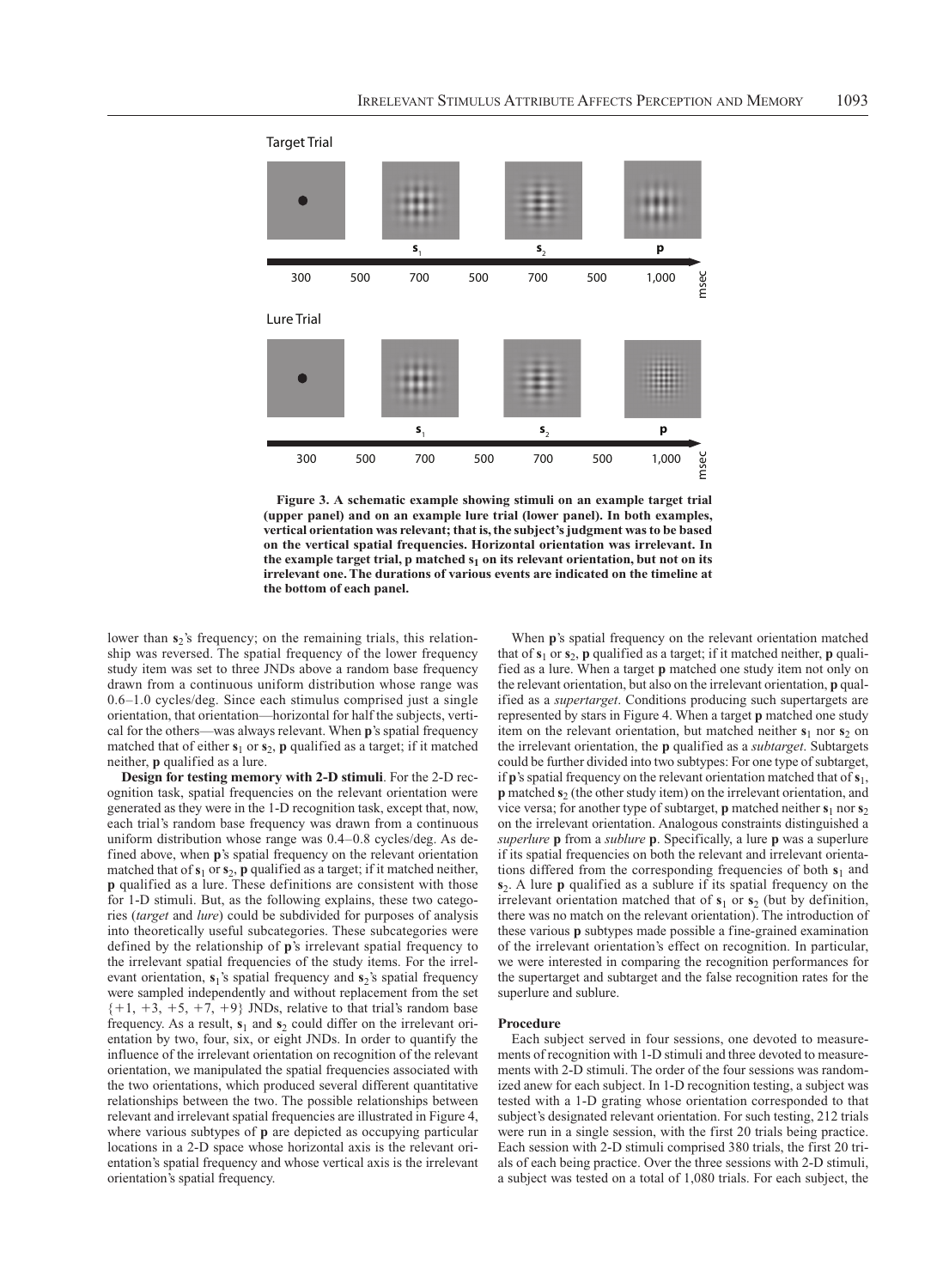

**Figure 4. Diagram illustrating various subtypes of p stimulus. The horizontal axis represents stimulus spatial frequency in just noticeable difference (JND) units on the relevant orientation; the vertical axis represents stimulus spatial frequency in JND units**  on the irrelevant orientation. In the diagram's example, s<sub>1</sub>'s spa**tial frequencies are three and seven JNDs on relevant and irrel**evant orientations, respectively; s<sub>2</sub>'s spatial frequencies are seven **JNDs on the relevant orientation and one JND on the irrelevant orientation.** A supertarget p matches either  $s_1$  or  $s_2$  and does so **on both of its orientations; the locations of supertarget ps for this example are represented by stars. A subtarget p matches either**   $s_1$  or  $s_2$  on the relevant orientation but does not match the same **study item on the irrelevant orientation; these subtarget ps are represented in the diagram by squares. A superlure p does not**  match either the relevant or the irrelevant orientation of  $s_1$  or  $s_2$ ; **these ps are represented by filled triangles. A sublure p matches**   $s_1$  or  $s_2$  on the irrelevant orientation, but not on the relevant one; **such ps are represented by empty triangles.**

same orientation was designated as relevant throughout. As was mentioned earlier, for each subject, this orientation—horizontal for half the subjects and vertical for the others—was the same as the orientation with which the subject's 1-D threshold had been measured in Experiment 1.

## **Results and Discussion**

Performance with 2-D stimuli was invariant over the three sessions devoted to such stimuli  $[F(2,18) = 0.027]$ ,  $p = .973$ ; one-way ANOVA with the factor of experimental session]. Therefore, subsequent analyses of recognition with 2-D stimuli were based on data averaged over the three sessions. To determine whether the irrelevant orientation affected recognition, we compared performance with 2-D stimuli with performance with 1-D stimuli. Figure 2B shows that results differed between the two conditions: Recognition with 2-D stimuli, although nominally based only on the relevant orientation, was poorer than recognition with 1-D stimuli  $[F(1,9) = 7.196, p < .025;$ one-way ANOVA with the factor of dimension]. These results demonstrate that recognition memory for the relevant orientation's spatial frequency was significantly affected by the presence of the irrelevant orientation. Note that this spite the fact that the stimulus space used for 2-D stimuli had been expanded, relative to that used for 1-D stimuli, reflecting Experiment 1's demonstrated difference in the visual processing of 1-D and 2-D stimuli.

As a prelude to a more fine-grained analysis of how the irrelevant orientation impacted recognition memory, we compared performance with 1-D stimuli against performance with 2-D stimuli, doing so separately for all target trials and for all lure trials; that is, we ignored differences among the subtypes of each. As might be expected, these overall comparisons produced ambiguous results. For all target trials and for all lure trials, mean recognition performance was marginally poorer with 2-D stimuli than with 1-D stimuli, although each difference was small  $[t(9) =$ 2.115,  $p < .064$ , and  $t(9) = 1.797$ ,  $p = .106$ , for target and lure trials, respectively]. However, the existence of various subtypes of target and lure trials suggests the utility of a more fine-grained analysis of how the irrelevant orientation influenced recognition. To understand the basis of this analysis, recall that the relevant spatial frequency of a nonmatching (lure) **p** stimulus was constrained to take particular values, relative to the study items' spatial frequencies. The possible relevant frequencies for a nonmatching **p** could be (1) two JNDs below the lower frequency study item's relevant frequency, (2) two JNDs above the higher frequency study item's relevant frequency, or (3) midway, in JND units, between the relevant frequencies of the two study items. This variation in **p** made it possible to express Experiment 2's results as *mnemometric functions*, where *P*(Yes) is plotted against **p**'s relationship to the study items' spatial frequencies. The theoretical value of such functions has been discussed elsewhere (Sekuler & Kahana, 2007).

Figure 5A shows the results as mnemometric functions in which *P*(Yes) is plotted against the **p**'s frequency on the relevant orientation. Since the actual spatial frequencies of the stimuli varied from trial to trial, the values shown on the *x*-axis of Figure 5A correspond to those on Figure 4's *x*-axis, which are the normalized spatial frequencies in JND units, with a value of 1.0 assigned to each trial's lowest possible **p** frequency. To simplify the graph, trials with  $s_1$  higher and  $s_2$  higher have been averaged. Thus, values on the *x*-axis correspond to the absolute difference between  $s_1$  and  $s_2$ , not their algebraic difference. Since **s**<sub>1</sub> and **s**<sub>2</sub> are labeled 3 and 7 JNDs, JND values 3 and 7 on the *x*-axis are targets, and JND values 1, 5, and 9 are lures. The three curves represent different relationships between **p**'s frequency and study items' frequencies on the irrelevant orientation. More specifically, the parameter of the family of curves is the match between the irrelevant frequencies of **p** and a study item. At each value on the *x*-axis, the differences among the curves represent the differential influence of the irrelevant orientation. For target probes, *P*(Yes) was strongly affected by the match or nonmatch in the irrelevant orientation's spatial frequency. As can be easily seen in Figure 5A, supertarget **p**s were recognized more readily than subtargets  $[F(2,18)] =$ 16.781,  $p < .001$ , and  $F(2,18) = 29.191$ ,  $p < .001$ , for target **p**s that matched  $s_1$  or  $s_2$ , respectively]. However, for lure probes, *P*(Yes) responses (false recognitions) did not significantly differ for superlure and for sublure **p**s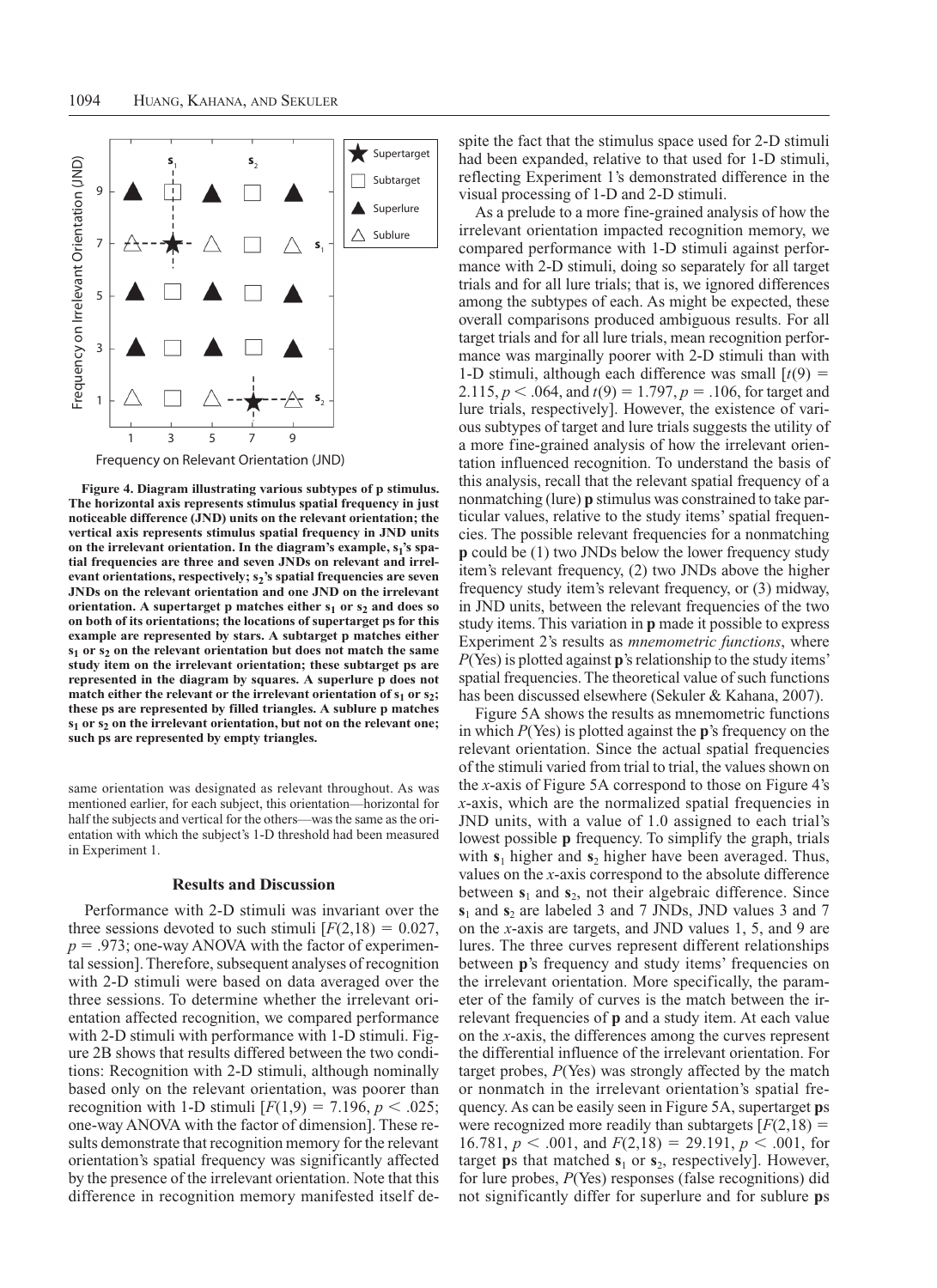

Figure 5. (A) Mnemometric functions showing proportion of *yes* responses as a function of the probe's spatial frequency. (B) Mnemo**metric functions showing mean reaction time as a function of the probe's spatial frequency. Results shown in both panels are averaged**  across trials on which s<sub>1</sub> had lower spatial frequency and trials on which s<sub>2</sub> had lower spatial frequency, converged into the case in which s<sub>1</sub>'s spatial frequency on the relevant orientation was three JNDs and that of s<sub>2</sub> was seven JNDs, as indicated by the two gray **vertical bars. The** *x***-axis is p's normalized spatial frequency on relevant orientation. The three curves represent conditions in which p**  matched  $s_1, s_2$ , or neither on the irrelevant orientation. In panels A and B, error bars represent  $\pm 1$  within-subjects standard errors of the means. \*\*Differences significant at  $p < .01$ . \*\*\*Differences significant at  $p < .001$ . (C) Predicted mnemometric functions based on **Model 3. See the text for details. Note the similarity of panels A and C.**

 $[F(2,18) = 2.867, p = .083; F(2,18) = 2.524, p = .108;$ and  $F(2,18) = 1.704$ ,  $p = .21$ , at JND values labeled 1, 5, and 9 on the *x*-axis, respectively]. It appears, then, that the irrelevant orientation affected targets but not lures. We will return to this distinction between target and lure trials later, when we consider this distinction in the light of our model-based analysis.

# **Model-Based Analysis of Irrelevant Information's Effect**

In order to evaluate alternative hypotheses about the integration of relevant and irrelevant information, we examined the data through the lens of a global-matching model of recognition memory. In particular, we fit *P*(Yes) responses from Experiment 2 with several variants of the noisy exemplar model (NEMo), an exemplarbased global-matching model introduced by Kahana and Sekuler (2002). Since our analyses up to this point showed that only target trials were affected by the irrelevant orientation, the model-based analysis only took account of those trials.

The novelty of NEMo lies in its inclusion of  $\eta_{s_i,s_j}$ , a variable representing the similarity of  $s_i$  and  $s_j$ , the representations of the study items. Specifically,  $\eta(s_i, s_j) = e^{-\tau d(s_i, s_j)}$ , where *d* is the weighted distance between the two stimulus vectors and  $\tau$  determines the exponential generalization gradient. Given a list of study items,  $s_1 \ldots s_L$ , and a probe item **p**, NEMo will respond *yes* if

$$
\underbrace{\sum_{i=1}^{L} \alpha_i \eta \big(\mathbf{p}, \mathbf{s_i} + \varepsilon_i\big)}_{\text{Summed } \mathbf{p} \text{ item similarity}} + \underbrace{\frac{2}{L(L-1)} \beta \sum_{i=1}^{L-1} \sum_{j=i+1}^{L} \eta \big(s_i + \varepsilon_i, \mathbf{s_j} + \varepsilon_j\big)}_{\text{Mean interference similarity}}
$$

exceeds the value of the decision criterion, *C*. The expression's left-hand portion represents the sum of **p**  study item similarities, over all study items; the expression's right-hand portion represents the mean similarity of one study item to another. The importance of both forms of similarity, **p** item similarity and interitem similarity, in determining recognition responses has been confirmed with sinusoidal gratings (Kahana & Sekuler, 2002; Kahana et al., 2007), chromatic patches (Nosofsky & Kantner, 2006), realistic synthetic human faces (Yotsumoto, Kahana, Wilson, & Sekuler, 2007), and spectro-temporally complex sounds (Visscher, Kaplan, Kahana, & Sekuler, 2006).

When variants of NEMo were fit to the experimental results, the relevant and irrelevant information was allowed to be integrated according to either a Euclidean metric (Minkowski 2-norm distance) or a city block metric (Minkowski 1-norm distance). This choice of alternative metrics was guided by research that linked perceptual integrality and perceptual separability to Euclidean and city block metrics, respectively (Garner, 1974; Lockhead, 1966). In evaluating these metrics, we were mindful of the fact that however separable the dimensions might be on a perceptual level, such separability is not necessarily preserved through subsequent levels of processing (Maddox & Ashby, 1996). Also, when fitting NEMo to the data, we evaluated alternative hypotheses about the route by which irrelevant information influenced recognition. Specifically, different model variants allowed the irrelevant information to enter into the summed **p** study item similarity, into interitem similarity, into both, or into neither.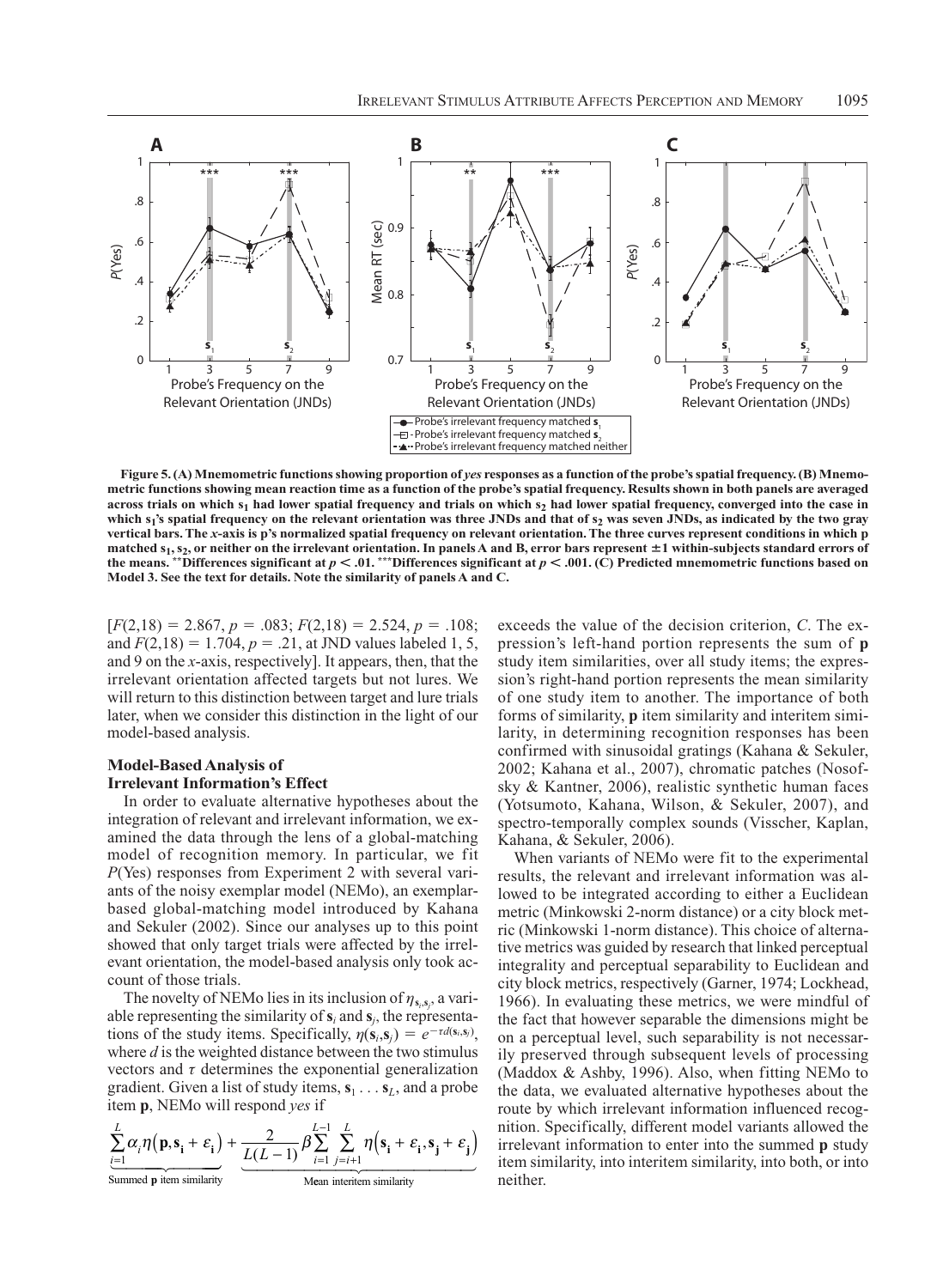|                                                      |                          |         |           | <b>Table 1</b> |           |            |            |            |  |  |  |  |
|------------------------------------------------------|--------------------------|---------|-----------|----------------|-----------|------------|------------|------------|--|--|--|--|
| <b>Key Operations That Define Alternative Models</b> |                          |         |           |                |           |            |            |            |  |  |  |  |
|                                                      |                          | Model 1 | Model 2   | Model 3        | Model 4   | Model 5    | Model 6    | Model 7    |  |  |  |  |
| Integration                                          |                          | None    | Euclidean | Euclidean      | Euclidean | City block | City block | City block |  |  |  |  |
| Relevant                                             | <b>p</b> item similarity | *       | *         | *              | *         | $\ast$     | ×          | $\ast$     |  |  |  |  |
|                                                      | Interitem similarity     | *       | *         | $\ast$         |           | *          | *          |            |  |  |  |  |
| Irrelevant                                           | <b>p</b> item similarity |         | *         | $\ast$         | *         | *          | $\ast$     | *          |  |  |  |  |
|                                                      | Interitem similarity     |         | *         |                |           | *          |            |            |  |  |  |  |
| Number of free parameters                            |                          |         | 10        | 10             |           | 10         | 10         |            |  |  |  |  |

Note—Task-irrelevant information either was omitted from the model altogether (Model 1) or was integrated with task-relevant information, either in a Euclidean metric (Models 2–4) or in a city block metric (Models 5–7). "**p** item similarity" and "interitem similarity" could be defined on the relevant orientation alone, or on both of the relevant and irrelevant orientations. Asterisks indicate that the operation was included in the model. Note that the number of operations included in a model is not the same as the number of free parameters included in that model, as is explained in the text.

Table 1 lists the operations and the number of free parameters included in each model that was evaluated. The complete set of 10 parameters estimated, together with the range of parameter values explored for each, is  $\epsilon_{1,R}$ ,  $\epsilon_{2,R}$ (**s**<sup>1</sup> and **s**2's noise in memory representation on relevant orientation [0,2]),  $\epsilon_{1\text{ IR}}, \epsilon_{2\text{ IR}}$  ( $\mathbf{s}_1$  and  $\mathbf{s}_2$ 's noise in memory representation on irrelevant orientation [0,3]),  $\alpha_1$  (degree of forgetting for  $s_1$  relative to  $s_2$  [0,1]),  $\tau$  (exponential gradient for similarity function [0,3]), *β* (coefficient for interitem similarity  $[-2,2]$ ),  $\sigma_1$ ,  $\sigma_2$  (weights for  $s_1$  and  $s_2$ 's irrelevant orientation [0,1]), and *C* (decision criterion [0,0.5]).

We can clarify the parallels between the operations represented in a model and the free parameters included in that model by considering those parallels in the context of Models 2, 3, and 4. When irrelevant information was allowed to enter into a model, the four free parameters associated with that operation ( $\epsilon_1$ <sub>IR</sub>,  $\epsilon_2$ <sub>IR</sub>,  $\sigma_1$ , and  $\sigma_2$ ) had to be included in the model. This was true whether the irrelevant orientation contributed to summed **p** study item similarity, to interitem similarity, or to both. As a result, Models 2 and 3 each included the same number of free parameters, despite the fact that the irrelevant information did not contribute to interitem similarity in Model 3. Similarly, whenever interitem distance was included among a model's operations, whether that distance was defined on the relevant orientation alone or on both the relevant and irrelevant orientations, the free parameter  $\beta$  was included in order to represent its contribution to the similarity computation. As a result, because the interitem similarity operation was omitted from Model 4, that model had 9 rather than 10 free parameters because the omission of intersimilarity mandated the omission of the single corresponding free-parameter, *β*.

Recognition results from target trials were aggregated across all subjects; then, for each trial, differences in spatial frequency (in JND units) for each pair of  $s_1$ ,  $s_2$ , and **p**  on relevant and irrelevant orientations were calculated. Trials sharing the same difference in spatial frequency were averaged. Finally, models were fit to averaged subjects' recognition responses, *P*(Yes), using a multiplerestart stochastic hillclimbing algorithm that optimized ln(likelihood), hereafter designated LLi.

In order to characterize the success of each variant model, observed values of *P*(Yes) were regressed against the predicted values from each model variant, and *r*2, the proportion of variance accounted for by the model, was found. The number of free parameters differed among the model variants. As a result,  $r^2$  values were not directly comparable. So, for each model, we calculated the Bayesian information criterion (BIC), which takes account of differences in the number of free parameters in various models (Schwarz, 1978). Under the assumption that model errors are normally distributed,

$$
\text{BIC} = n \cdot \ln\left(\frac{\text{RSS}}{n}\right) + k \cdot \ln(n),
$$

where  $k$  is the number of free parameters to be estimated, *n* is the number of observations, and RSS is the residual sum of squares from the estimated model. A better-fitting model produces lower BIC values, which implies fewer explanatory variables, a better fit, or both. Root mean square deviation (RMSD) and LLi were also calculated and were evaluated together with BIC and *r*<sup>2</sup> in an effort to select among the models.

Table 2 presents each model's goodness-of-fit statistics. Of the seven models, the lowest BIC and RMSD values, and the largest LLi and  $r^2$  values (BIC =  $-71.7$ , RMSD =  $.109, r<sup>2</sup> = .611, LLi = -173.4$ ) were produced by Model 3. In this best-fit model, relevant and irrelevant orientations were integrated in a Euclidean metric, with the irrelevant orientation contributing to the value of summed **p** item similarity, but not to the value of interitem similarity. In

**Table 2 Goodness of Fit for Various Models Tested** 

| OVOMINJO VI I IN IVI. TMI IVMO ITIVMNJO I NOVNA |           |           |           |           |           |           |           |  |  |  |  |
|-------------------------------------------------|-----------|-----------|-----------|-----------|-----------|-----------|-----------|--|--|--|--|
| Index                                           | Model 1   | Model 2   | Model 3   | Model 4   | Model 5   | Model 6   | Model 7   |  |  |  |  |
| LLi                                             | $-325.74$ | $-252.91$ | $-173.4$  | $-292.5$  | $-278.63$ | $-275.21$ | $-291.65$ |  |  |  |  |
| ВIС                                             | $-69.423$ | $-54.096$ | $-71.700$ | $-55.392$ | $-59.905$ | $-61.004$ | $-63.456$ |  |  |  |  |
| r <sup>2</sup>                                  | .214      | .497      | .611      | .559      | .390      | .396      | .389      |  |  |  |  |
| RMSD                                            | .156      | .155      | 109       | .163      | 138       | .135      | .139      |  |  |  |  |
|                                                 |           |           |           |           |           |           |           |  |  |  |  |

Note—Model 3 was identified by ln(likelihood) (LLi), the Bayesian information criterion (BIC), and the root mean square deviation (RMSD) indices as the best-fit model.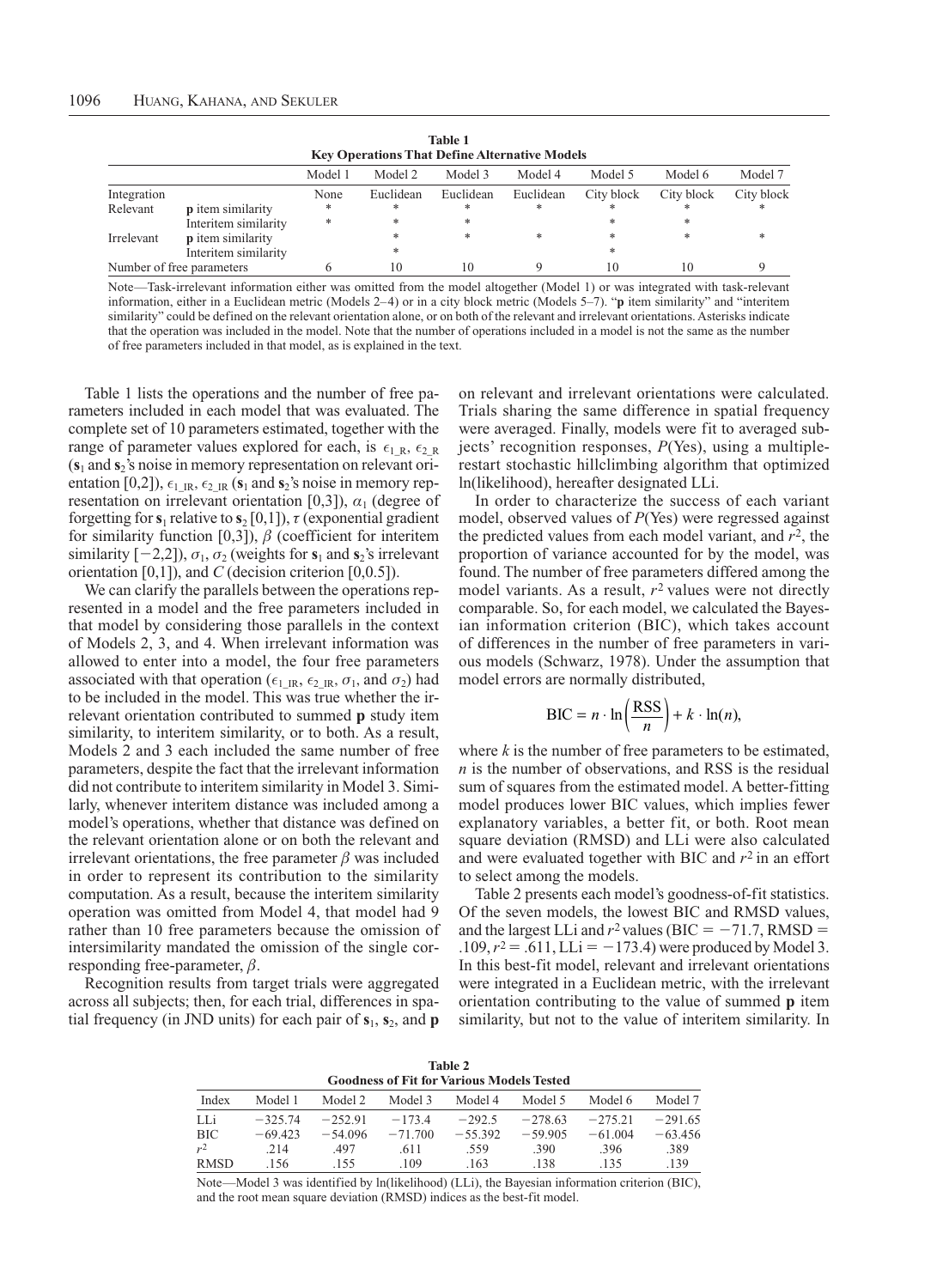

**Figure 6. Linear regression of observed proportions of** *yes* **responses on target trials against predicted proportions of** *yes* **responses by the best-fit model. The model accounts for 61% of the variance.**

Figure 6, the observed values of *P*(Yes) are plotted against the values of *P*(Yes) predicted by the best-fit model. In our model selection process, we compared other models against Model 3, focusing on the two competing models with the highest  $r^2$ , Models 2 and 4. Note, first, that Models 2 and 3 differed in their treatment of the irrelevant orientation's contribution to the computation of interitem similarity. Specifically, Model 2 excluded the irrelevant information from interitem similarity, but Model 3 included it. Note, however, that the two models had the same number of free parameters (10), which allows a straight-up comparison of goodness of fit in which Model 3 excelled. Next note that Model 4 was nested within Model 3. We calculated  $-2\ln\lambda$  for this pair of two models. This statistic is asymptotically distributed as  $\chi^2$ , with degree of freedom equal to the difference in the models' numbers of free parameters. Comparing Models 3 and 4 showed that Model 3, the more complex model, fit the data significantly better than did its competitor ( $p < .001$ ). Note that this advantage was preserved even when the more complex model was penalized (by BIC) for its additional free parameter.

Equation 1 summarizes the best-fit model, including the model's portrayal of the way that the irrelevant orientation exerted its influence. In this equation,  $d_{1p_R}$ ,  $d_{2p_R}$ ,  $d_{12_R}$ are distances in spatial frequency space, expressed in JND units, between the relevant spatial frequencies of  $s_1$  and  $p$ ,  $s_2$  and  $p$ , and  $s_1$  and  $s_2$ , respectively. The corresponding distances between those same pairs' spatial frequencies on the irrelevant orientation are given by  $d_{1p\_IR}$ ,  $d_{2p\_IR}$ , for  $\mathbf{s}_1$  and  $\mathbf{p}$ , and **s**<sup>2</sup> and **p**. Note that on any single trial, the *effective*  pairwise distance between two stimuli is determined not only by the mean spatial frequency difference (in JNDs) between the stimuli, but also by the noise associated with each stimulus's representation. Since each trial's noise val-

ues are random samples from a distribution, the effective distance between stimuli will vary from trial to trial. It is important to note that the irrelevant orientation for study items,  $s_1$  and  $s_2$ , is not represented among Model 3's operations for interitem similarity. That is, the best-fit model specifically excludes that operation in computing interitem similarity. Values of  $\sigma_1$  and  $\sigma_2$  are the weights imputed to  $s_1$ and  $s<sub>2</sub>$ 's irrelevant orientation; these values are expressed as proportions of 1.0, the value that the model assigns to each study item's weight on the relevant orientation. The value of  $\alpha_1$  represents the degree of forgetting of  $s_1$ , the study item presented first on a trial. Expressed as a fraction of 1.0, the value imputed to  $\mathbf{s}_2$ ,  $\alpha_1$  would capture any recency effect seen in the data—that is, if accuracy of recognition were systematically higher for  $s_2$  than for  $s_1$ . Finally,  $\beta$  represents the contribution of interitem similarity:

$$
\underbrace{\alpha_1 e^{-\tau \sqrt{d_{1_{P,R}}^2 + \sigma_1 d_{1_{P,R}}^2}} + e^{-\tau \sqrt{d_{2_{P,R}}^2 + \sigma_2 d_{2_{P,R}}^2}}}_{\text{Summed } p \text{ item similarity}} + \underbrace{\beta e^{-\tau d_{12_R}}}_{\text{interitem}}. (1)
$$

In the best-fit model, Model 3, the parameter representing retention by serial position,  $\alpha_1$ , had a value of .54 for  $s_1$ , relative to the value, 1.0, that had been imputed to **s**2, the study item that was more accurately recognized. In addition, in Model 3, the weight,  $\sigma_1$ , attributed to the irrelevant information associated with  $s_1$ , was .853, and the corresponding weight for **s**<sub>2</sub> was .938. Again, both of these values are referenced to 1.0, the values imputed to the relevant information for each study item.

The structure of Model 3 can explain another interesting aspect of our results—namely, why irrelevant information affected *P*(Yes) on target trials but had little or no effect on lure trials (see Figure 5A). As Equation 1 shows, in Model 3, irrelevant and relevant information is integrated in Euclidean fashion and then enters into the model's summed-similarity term. The model endorses a **p** with a *yes* response if the value of the expression in Equation 1 exceeds the model's decision criterion. Consider how this scenario would apply—first, on target trials, and then, on lure trials. By definition, on a target trial, the value of **p** item similarity on the relevant orientation will tend to be high for one of the study items, although not necessarily so high as to exceed the criterion all on its own. Starting from that already-high base value, the criterion could be exceeded if there were even a relatively modest boost from the **p** item similarity on the irrelevant orientation. As a result, the irrelevant orientation should have an impact on target trials. Now consider a lure trial. By definition, on a lure trial, the spatial frequency on **p**'s relevant orientation must differ from the corresponding spatial frequency of each of the study items. So, the value of the **p** item similarity on that relevant orientation will tend to be low, which means that in order for the decision criterion to be exceeded, the **p** item similarity contributed by the irrelevant orientation would have to compensate by being high. So when the value of **p** item similarity on the relevant orientation is low, as it would tend to be on lure trials, the accompanying similarity value from the irrelevant orientation would have to be quite high in order for either Euclidean sum and, ultimately, the value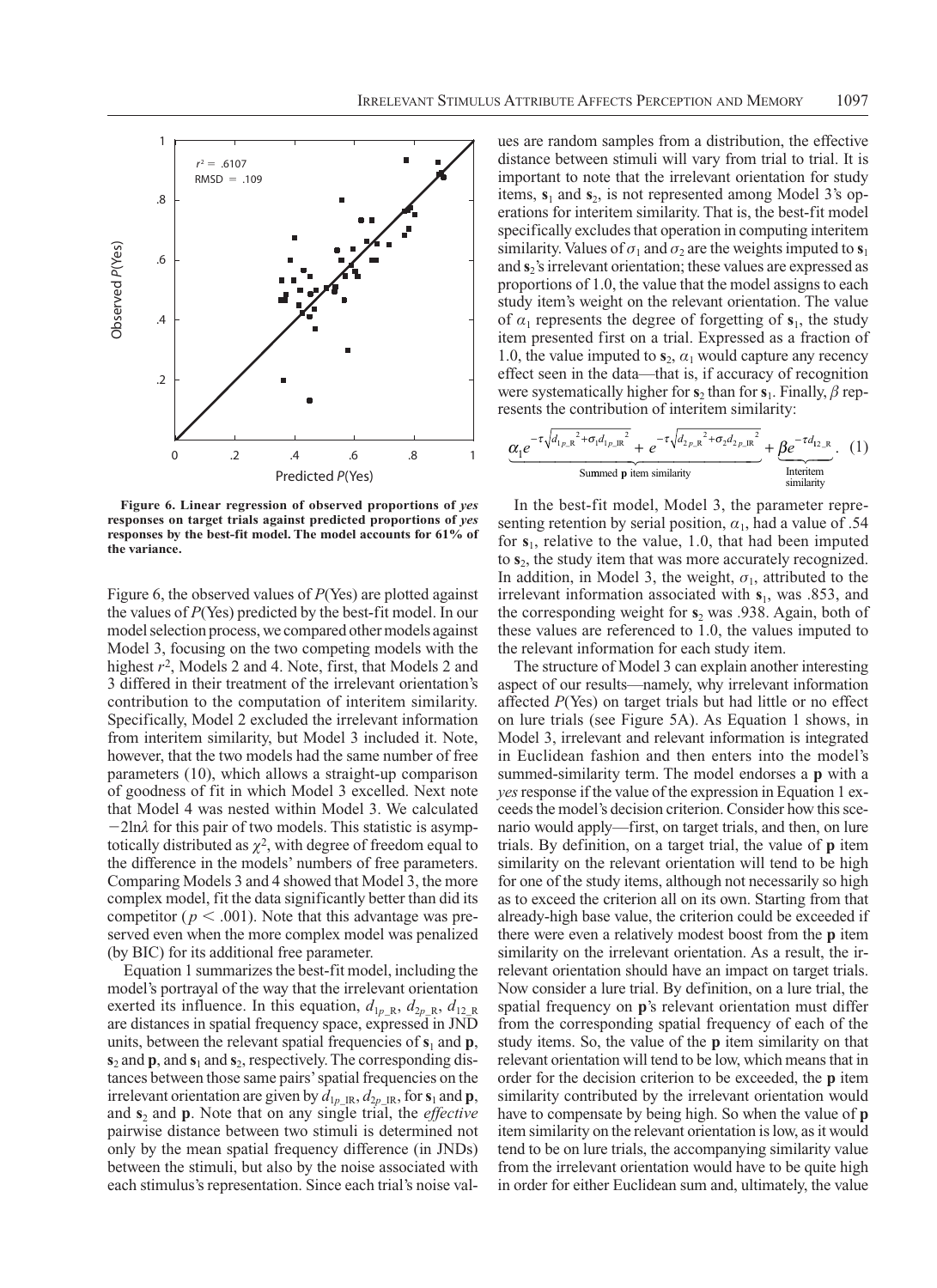of summed similarity to exceed the criterion. As a result, any possible contribution that irrelevant information might make would tend to be inadequate for boosting the value of summed similarity over the criterion. This means that the irrelevant information would tend to be ineffectual on lure trials. Thus, the structure of Model 3 does indeed predict an effect much like the one we observed: The contribution, if any, of irrelevant information would be small on lure trials, or more precisely, smaller than it would be on target trials.

In order to illustrate quantitatively Model 3's ability to predict a smaller effect on lure trials than on target trials, we ran Model 3 on all the trials on which the human subjects had been tested. This produced a set of predicted values for *P*(Yes), which are plotted as mnemometric functions in Figure 5C. As can be easily seen, the pattern of the predicted data resembles the pattern of *P*(Yes) obtained from subjects (see Figure 5A). In particular, for a target probe (corresponding to 3 and 7 on the *x*-axis), when the spatial frequencies on both orientations match those of a study item, either  $s_1$  or  $s_2$ , the predicted  $P(Yes)$  is substantially increased. In contrast, for a lure probe (corresponding to 1, 5, and 9 on the *x*-axis), when the spatial frequency on irrelevant orientation matches that of  $s_1$  or  $s_2$ , the predicted *P*(Yes) is only very slightly affected. So, simulations with the model do reproduce the empirical result that the probe's irrelevant orientation had a considerably smaller impact on *P*(Yes) on lure trials than it had on target trials.

## **Analyses of Reaction Times**

To supplement the model-based analysis of recognition responses, we examined the speed of subjects' judgments that is, their RTs. Specifically, we carried out two distinct analyses of RTs. The first analysis, which worked with the trimmed-mean RTs from various conditions, was meant to parallel the mnemometric analysis of recognition accuracy shown in Figure 5A; a companion analysis examined the distributional properties of the RTs, interpreting those properties within the framework provided by an ex-Gaussian template (Ratcliff & Rouder, 1998; Rotello & Zeng, 2008) for RT distributions. Of particular interest was whether these two RT analyses would agree with the model-based analysis of *P*(Yes) as to the irrelevant information's effect on visual memory.

**RT-based mnemometric functions**. For comparability with the mnemometric functions derived from values of *P*(Yes), our first RT analysis included RTs from all trials on which subjects responded *yes—*that is, both hits (on target trials) and false alarms (on lure trials). The combination of three match possibilities on the relevant orientation (**p** matched  $s_1$ ,  $s_2$ , or neither) and three match possibilities on the irrelevant orientation yields a total of nine **p** subtypes. To avoid spurious effects on mean RTs that would be produced by extremely quick or extremely slow responses, which could reflect guessing or lapses in attention, a subject's RT distribution for each of the nine **p** subtypes was trimmed by excluding the shortest and longest 10% of the RTs. Figure 5B shows the mnemometric functions based on trimmed-mean RTs. Each curve represents a different **p** subtype. The **p**'s relevant frequency is expressed along the horizontal axis, just as it was in Figure 5A.

Generally, the RT curves in Figure 5B are inverted versions of the corresponding curves in Figure 5A: Where *P*(Yes) is high, mean RT is short, and vice versa. The one obvious exception to this general rule occurs when the **p**'s relevant spatial frequency lies midway between those of  $s_1$  and  $s_2$  (this value is plotted against 5 on the *x*-axis). The correspondences between the RT results and those from *P*(Yes) are striking. Thus, RTs to a supertarget **p**  were shorter than RTs to a subtarget  $p$  [ $F(2,18) = 7.091$ ,  $p < .005$ , and  $F(2,18) = 25.324$ ,  $p < .001$ , for **p**s that matched  $s_1$  and  $s_2$ , respectively]. In addition, responses to a supertarget **p** that matched **s**<sup>2</sup> were faster than responses to a supertarget **p** that matched  $\mathbf{s}_1$  ( $p < .01$ ). However, the speeds of the responses to superlure and sublure **p**s were not significantly different from one another  $[F(2,18) =$  $0.093, p = .912; F(2,18) = 1.823, p = .19;$  and  $F(2,18) =$ 1.121,  $p = .348$ , on 1, 5, and 9 JND values on the *x*-axis, respectively]. So, subtypes of targets that produced significant differences in *P*(Yes) produced significant differences in mean RTs, and subtypes of lures that failed to produce differences in *P*(Yes) also tended to fail to produce a significant difference in mean RTs. For the sake of completeness, note that a slightly different picture emerges from examining RTs for correct *no* responses rather than the aggregated *yes* responses shown in Figure 5B. For correct *no* responses, a superlure **p** tended to be rejected more quickly than a sublure  $p$  ( $p < .022$ ).

**Distributional analysis of RTs**. Our second evaluation of the way that the irrelevant orientation influenced recognition judgments examined the distributions of RTs associated with various subtypes of trials. As was explained earlier, the mnemometric functions shown in Figure 5B are based on the means of trimmed distributions of RTs. It is well known that the mean of any distribution is distinctly nonrobust; that is, the mean is highly sensitive to the characteristics of a distribution's tails (e.g., Wilcox, 2003). Although this lack of robustness is a challenge for statistical applications, that same lack of robustness can be exploited for theoretical advantage. Specifically, the mean RT is sensitive to several distinct influences, which, in turn, may correspond to distinct psychological processes. Thus, the means of RT distributions might differ because the distributions' locations have been displaced along the time axis, because the distributions' shapes differed, or because both locations and shapes changed. Having identified significant, systematic variation in mean RTs across conditions, we examined the RTs' distributional properties. In this analysis, we attempted to identify the source of any observed variation in mean RT, adjudicating between (1) changes in distribution location and (2) changes in distribution shape (Rotello & Zeng, 2008). This distinction is important because theorists have offered different functional attributions for changes in location and shape.1

We fit RT distributions from different conditions to an ex-Gaussian template. As has long been recognized, the ex-Gaussian distribution, which is the convolution of a Gaussian with an exponential distribution, yields a good fit to empirical RT distributions from a wide range of tasks and conditions (Andrews & Heathcote, 2001; Spieler, Balota, & Faust, 2000). For such distributions,  $\mu$  and  $\sigma$  are the mean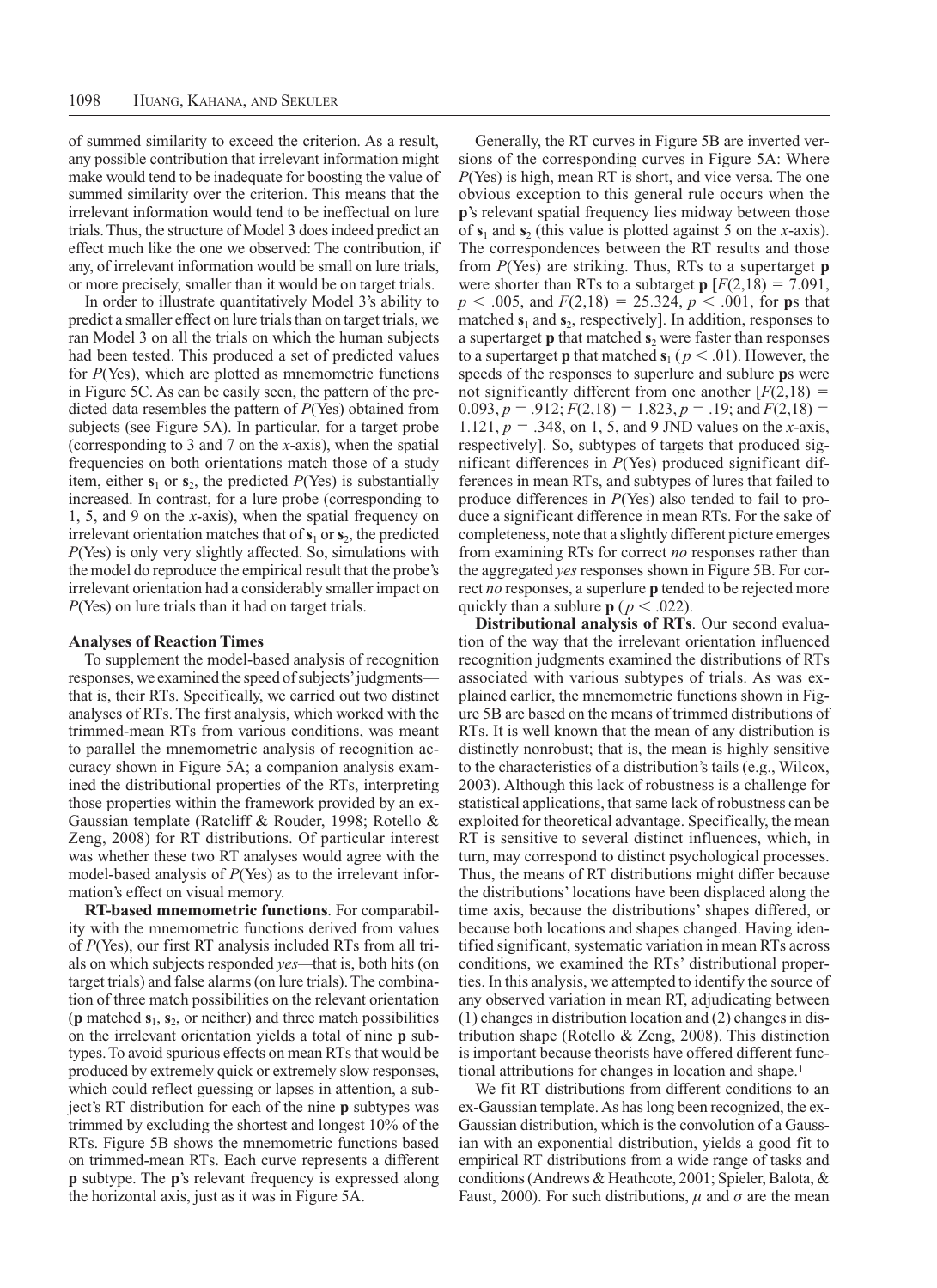and standard deviation of the Gaussian distribution, and *τ* is the rate at which the exponential component declines. Variation in the relative values of these parameters generates a family of functions that range from decidedly normal to decidedly exponential. Most important for our purposes, the three parameters have been linked to distinct, theoretically meaningful psychological processes that exert characteristic influences on the empirical RT distribution. Generally, the value of  $\tau$  is taken to be an index of decision-related processes, and  $\mu$  is taken to reflect an early input process or processes, such as stimulus encoding, or late output motor response (Ratcliff & Rouder, 1998; Rotello & Zeng, 2008). Consequently, the trio of parameter values that characterize the ex-Gaussian distributions from different experimental conditions makes it possible to identify cognitive processes that differentiate those conditions. Note that under some conditions, a clear failure of ex-Gaussian parameters to differentiate conditions can also carry important theoretical weight (Rotello & Zeng, 2008).

The distributions needed for the ex-Gaussian analysis comprised every RT that was associated with a *yes* response, including both responses on target trials and responses on lure trials. Since extreme RTs pose no obstacle to an ex-Gaussian analysis, we fit ex-Gaussian functions to each subject's raw, untrimmed RT distributions. The combination of nine **p** subtypes and 10 subjects produced 90 RT distributions to be fit. To evaluate goodness of fit,  $\chi^2$ values were computed for each distribution's fit to an ex-Gaussian. The mean  $\chi^2$  value for all 90 fits was 9.26 (*SD* = 6.61), mean  $p = .355$  (*SD* = .307). This overall success in fitting RT distributions to an ex-Gaussian template encouraged us to carry the analysis one step further, comparing the triplets of ex-Gaussian parameter values for different **p**  subtypes. We especially wanted to identify any of the three ex-Gaussian parameters that differentiated **p**s that were

supertargets from **p**s that were not; previous analyses, one with values of  $P(Yes)$  and the other with values of trimmed mean RTs, revealed substantial differences between these **p** subtypes. In addition, we looked to condition-dependent variation in the ex-Gaussian parameters to support or contradict another finding with the *P*(Yes) values—namely, that irrelevant information seemed to have little or no effect upon *P*(Yes) on lure trials.

Figure 7 shows the mean ex-Gaussian parameter values from the best-fit ex-Gaussian models. Values of  $\mu$ ,  $\sigma$ , and *τ* are shown in the left-hand, middle, and right-hand panels, respectively. Within each panel, values are separated according to which study item matched the **p**'s relevant orientation— $\mathbf{s}_1$ ,  $\mathbf{s}_2$ , or neither (a lure trial). We applied a contrast vector  $-1$ , 0.5, 0.5 to compare the parameter value of supertargets against the values for both types of subtargets. For the  $\mu$  parameter, this contrast was significant for both  $s_1$  and  $s_2$  [ $F(1,9) = 9.809$ ,  $p < .012$ , and  $F(1,9) = 135.379, p < .001$ , respectively]. The same contrast was significant also for the *σ* parameter, but only for  $s_2$  [ $F(1,9) = 6.577$ ,  $p < .03$ ], not for  $s_1$  [ $F(1,9) = 2.443$ ,  $p = .152$ . For the  $\tau$  parameter, the contrast proved to be nonsignificant, for either  $s_1$  or  $s_2$  (both  $ps > .05$ ). With RT distributions from lure trials, none of the three parameters distinguished among different conditions of match to the spatial frequency on the irrelevant orientation. The absence of such effects is consistent with the lack of effect seen earlier, with *P*(Yes) on various types of lure trials.

Adopting Ratcliff and Rouder's (1998) functional interpretation of the ex-Gaussian parameters, the behavior of the  $\mu$  parameter suggests that the irrelevant orientation exerted its primary influence early in processing or late in outputting motor response, rather than at a late stage that entails decision making. The lone statistically significant result with the  $\sigma$  parameter confirms that the irrelevant



**Figure 7. The mean values of the ex-Gaussian parameters for the nine p types. The left panel gives values of** *µ***, which is the mean of**  the Gaussian distributional component; the middle panel gives values of  $\sigma$ , the standard deviation of the Gaussian component; and **the right panel gives values of** *τ***, the gradient of the exponential component. \*\*\*Differences significant at the level of**  $p < .001$ **.**  $p < .05$ **.** Error bars are  $\pm 1$  within-subjects standard errors of the means.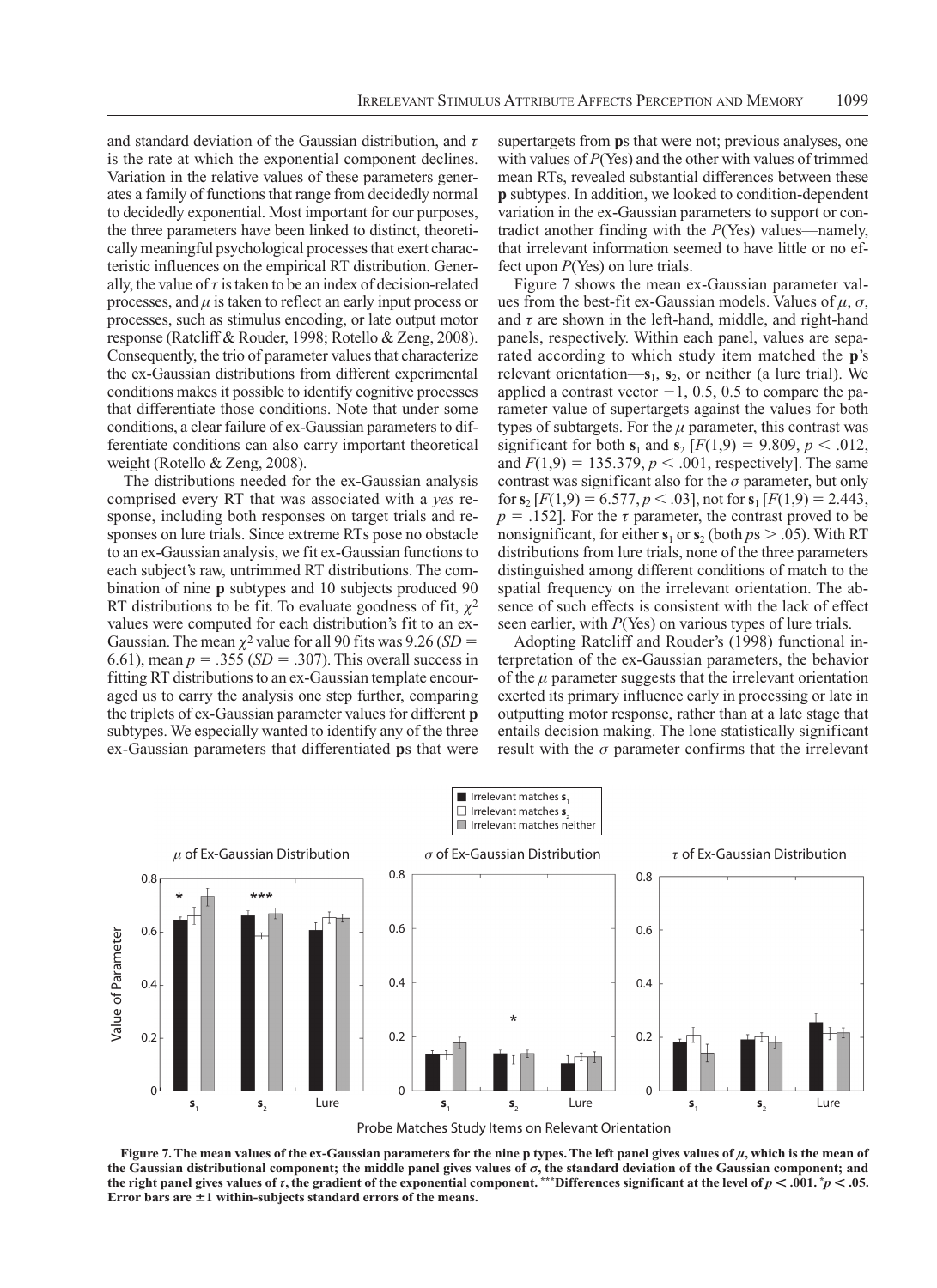orientation's clear effect at an early stage of processing is reinforced by some later process—for example, a process that is related to motor output.

# **General Discussion**

Experiment 1 showed that visual discrimination of one Gabor's spatial frequency is affected by the presence of a spatially overlapping, orthogonally oriented component. This result held despite the fact that the orthogonal Gabor was explicitly task irrelevant, and despite the fact that the subjects had been explicitly instructed to ignore it. This result is generally consistent with previous research in which comparable stimuli were used in a related but somewhat different task (Olzak & Thomas, 1991). Experiment 2 showed that short-term recognition memory for the spatial frequencies associated with a single orientation in two different, successively presented Gabors was also affected by the presence of a task-irrelevant orthogonal orientation. Moreover, our model-based analysis suggested that the task-irrelevant orientation had a potent influence on recognition. Specifically, the model (NEMo) assigned the task-irrelevant orientation's contribution to memory a weight only slightly smaller than the weight assigned to the task-relevant orientation. Also, the influence of the task-irrelevant orientation was selective, with its largest impact coming when the probe item's spatial frequency of the task-relevant orientation was highly similar to the relevant spatial frequencies of the study items. The impact of the irrelevant orientation was selective in another sense as well: The best-fit global-matching model portrayed the irrelevant orientation as contributing to summed similarity, but not to interitem similarity. In addition, model variants that incorporated a Euclidean metric outperformed those that incorporated a city block metric, suggesting that for purposes of recognition, relevant and irrelevant orientations cannot be considered entirely separable dimensions (Garner & Felfoldy, 1970).

The irrelevant orientation's strong but selective effect on recognition memory was not entirely expected. After all, recognition memory was assessed using stimuli that had been scaled to compensate for differences in the visual discriminability of spatial frequency with 1-D and 2-D stimuli. The scaling was intended to discount effects that visual limitations might exert on recognition memory. Moreover, several aspects of Experiment 2 could have strengthened the subjects' ability to filter out the taskirrelevant orientation. First, for each subject, the same orientation (either horizontal or vertical) was task relevant throughout the experiment, which might have allowed the subjects to adopt and maintain a consistent strategy. Second, the stability of performance across all three sessions in which memory was tested suggests that the influence of the task-irrelevant orientation did not come from simple lack of practice or from confusion about the task.

So, an explanation is clearly needed for the irrelevant orientation's selective effect on recognition memory. One possibility is that the stimulus scaling was inadequate or imperfect. On this hypothesis, the interference seen in Experiment 2 would reflect some residual, uncompensated aspect of visual discrimination, rather than some process associated with memory itself. This low-level, visionbased explanation is difficult to rule out with complete certainty. The intended compensation for visual discrimination was based on individual subjects' Weber fractions, which were collected in Experiment 1. Like any psychophysical measures, those Weber fractions came from a probabilistic process. In our case, the Weber fractions represented the mean difference ratio between two spatial frequencies that allowed the higher frequency stimulus to be correctly identified 79% of the time. The Weber fraction's probabilistic character means that, on some trials, compensation based on a Weber fraction might be greater than the minimum necessary but, on other trials, might be less. Given that the Weber fraction corresponded to the 79% point on the psychometric function, trials with a subminimum compensation would be far fewer than trials with a superminimum compensation. However plausible this hypothesis might be, without supplementary assumptions, it cannot account for the frequency dependence of the interference, nor can it account for the pattern of selectivity revealed by the model-based analysis of the results.

An alternative explanation for the task-irrelevant orientation's impact on recognition focuses on differences between task requirements for visual discrimination and for recognition memory. Because our recognition memory task required that two items be held in memory, the task entailed a higher cognitive load than the subjects faced in making a simple visual discrimination. Specifically, having to maintain two different items in memory in order to make a judgment, as was the case in Experiment 2, likely demands more attention and effort than having to maintain just one item, as was the case in Experiment 1. Lavie and colleagues have shown that task demands on cognitive load modulate the influence of irrelevant distractor stimuli on visual perception and short-term memory (Bahrami, Carmel, Walsh, Rees, & Lavie, 2008; Lavie, Hirst, de Fockert, & Viding, 2004). Specifically, they have demonstrated that increased cognitive load amplifies the effect of a distractor stimulus over what it would have otherwise. Analogous effects of cognitive load have been observed with functional neuroimaging (de Fockert, Rees, Frith, & Lavie, 2001). These demonstrations of cognitive load effects support the idea that the higher cognitive load in Experiment 2's memory task could have reduced the subjects' ability to filter out task-irrelevant information that would have been successfully rejected under the lower cognitive load of Experiment 1's visual discrimination task. Note, however, that key aspects of our results defy explanation either by some load-dependent attenuation of filtering or by incomplete compensation for stimulus discriminability. Either one of these could explain some general failure in the intentional exclusion of the task-irrelevant orientation from memory. However, neither of these hypotheses could explain the selectivity of that failure. Specifically, neither hypothesis can explain why task-irrelevant information should affect target trials but not lure trials, a selectivity that was seen with recognition accuracy and with RTs. As was explained earlier in the Model-Based Analysis of Irrelevant Information's Effect section, this selectivity is a natural consequence of the global-matching process embodied in the best-fit model of recognition memory.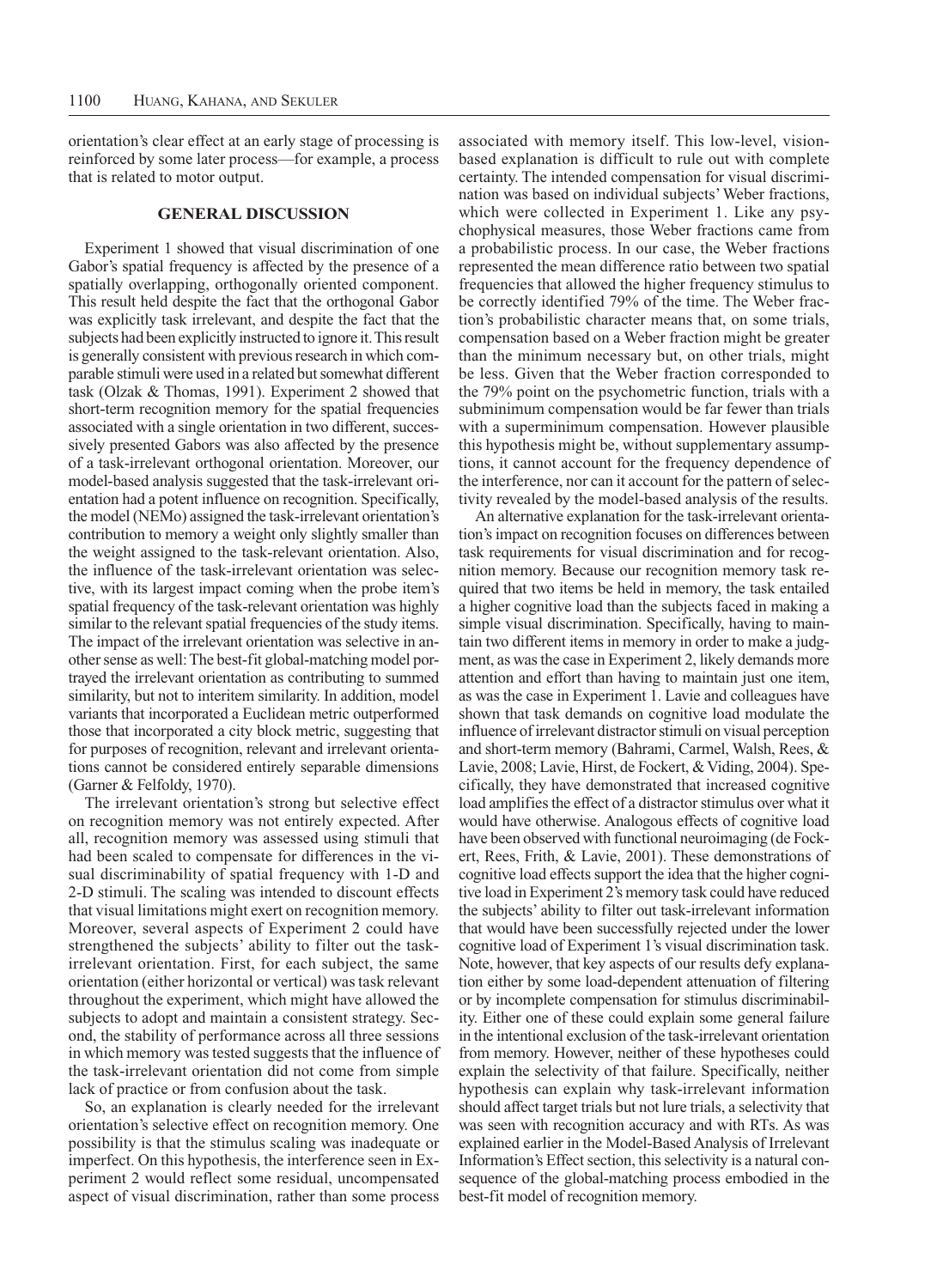The analysis of mean RTs showed that in some conditions, the spatial frequency on the task-irrelevant orientation significantly speeded recognition responses. Interestingly, this effect paralleled the same independent variable's effect on *P*(Yes). To confirm the stage or stages of processing at which irrelevant information exerted its effect, we fit empirical response latencies to an ex-Gaussian template. By identifying the distributional parameters that distinguished conditions in which irrelevant information was or was not effective, we sought to distinguish among effects operating at different stages of processing. As was explained earlier, among the three parameters that define an ex-Gaussian distribution, *µ* reflects mean latency, *σ* reflects variability in latency, and *τ* reflects latency extremes. A number of researchers have claimed that an ex-Gaussian dissection captures taskdependent changes in the distinct functional determinants of RT (e.g., Andrews & Heathcote, 2001; Hockley, 1984; Ratcliff & Rouder, 1998; Spieler et al., 2000). Hohle (1965) proposed that the three ex-Gaussian parameters correspond to processes associated with distinct stages of the overall recognition process. In particular, it has been claimed that processing at the input end (*stimulus encoding*) and output end (*motor response*) are reflected in the Gaussian parameters  $(μ$  and  $σ)$ , whereas central, decision-related processes are captured by the exponential parameter  $(\tau)$ . In our study, the speedup of recognition judgments when both relevant and irrelevant orientations of the probe matched one study item is associated with a significant decrease in the value of the Gaussian variable  $\mu$  for both  $s_1$  and  $s_2$  and in the value of  $\sigma$ , but only for **s**<sub>2</sub>. Thus, our working hypothesis is that the irrelevant orientation affects processing's early stages, and perhaps motor output as well. Furthermore, the absence of the irrelevant orientation's influence on the *τ* parameter suggests that decision processes may not be significantly affected by the stimulus's irrelevant information. This finding comports with the structure of the model that provided the best fit to the results based on *P*(Yes). In that model also, the irrelevant orientation was not allowed to affect the decision process, which, in that model, is represented by the interitem similarity operation. Before making firm conclusions on the basis of the ex-Gaussian template, we must acknowledge that some have raised serious questions about the validity of attempting to link particular ex-Gaussian parameters to distinct psychological processes (Matzke & Wagenmakers, 2009).

We can refine the identification of the stage at which task-irrelevant information influences subjects' responses by adopting the perspective of a global-matching model for recognition memory. Some global-matching models for recognition memory postulate that judgments that the probe is *old* or *new* are based on **p**'s summed similarity to all study items. When the value of summed similarity exceeds some criterion value, the probe is judged *old* (e.g., Kahana & Sekuler, 2002; Nosofsky, 1991; Yotsumoto et al., 2007). Kahana and Sekuler's NEMo introduced a novel extension of this basic framework. In NEMo, the value of summed probe–study item similarity on any trial is supplemented by another variable, the value of similarity among the study items. Generally, this variable reduces *P*(Yes) when study item sets are homogeneous (Kahana & Sekuler, 2002; Kahana et al., 2007). Nosofsky and Kantner (2006) suggested that homogeneity,

as depicted by the interitem similarity, affects the criterion that subjects employ in deciding whether a familiarity signal is sufficiently strong to justify a *yes* response. It is important to recognize that the distinction between the two categories of similarity signals embodied in NEMo is more than a mere formalism embodied in an equation for a model. In fact, recent research confirms the functional distinction between (1) the similarity of the probe and study items and (2) the similarity of study items to one another. Thus, Visscher, Kahana, and Sekuler (2009) demonstrated a clear functional separation in the trial-to-trial carryover of the two putative similarity signals: Probe item similarity on one trial affected *P*(Yes) on the subsequent trial, but interitem similarity's effect was confined to just the single trial on which the signal was generated. Moreover, using intracranial measurements of brain oscillations captured during performance of a recognition task, van Vugt et al. (2009) demonstrated distinct correlates of these two kinds of similarity signals.

Because each of the two categories of similarity signals summed probe item similarity and interitem similarity affects recognition, the observed effect of the irrelevant orientation in Experiment 2 could have arisen from any of several different sources. To select among them, we generated several alternative forms of NEMo and evaluated each one's ability to account for the results of Experiment 2. We wanted to know (1) whether the irrelevant orientation contributed to the computation of summed similarity, interitem similarity, neither, or both, and (2) in what way the two orientations were integrated, in a Euclidean or in a city block metric. Our model selection process identified the preferred model as one in which the irrelevant orientation contributed only to the value of summed similarity and in which the relevant and irrelevant information was integrated in Euclidean fashion (see Equation 1). It seems, then, that the irrelevant orientation's spatial frequency contributes to the value of summed similarity, which reflects the study items' representations in memory. On a target trial, by definition, the spatial frequency of the probe's relevant orientation must replicate that of one of the study items; if the spatial frequency of the probe's irrelevant orientation also replicates that of the same study item, the resulting summed similarity is increased, thereby increasing the likelihood that the probe will be recognized as *old*. However, the spatial frequency on the irrelevant orientation seems to make no contribution to the value of interitem similarity. This result suggests that attentional filtering selectively excludes irrelevant information, but only from participating in the computation of interitem similarity. The dissociation of task-irrelevant information's effect on the two signals that contribute to visual short-term recognition reveals both the deficiency and the effectiveness of attentional filtering. This irrelevant information's selective effect is consistent with the view that interitem similarity does not contribute to summed similarity but, rather, is linked to some central decision process, such as the setting of a decision criterion (Nosofsky & Kantner, 2006).

# **AUTHOR NOTE**

This research was supported by NIH Grants MH068404 and MH61975. Correspondence concerning this article should be addressed to J. Huang,